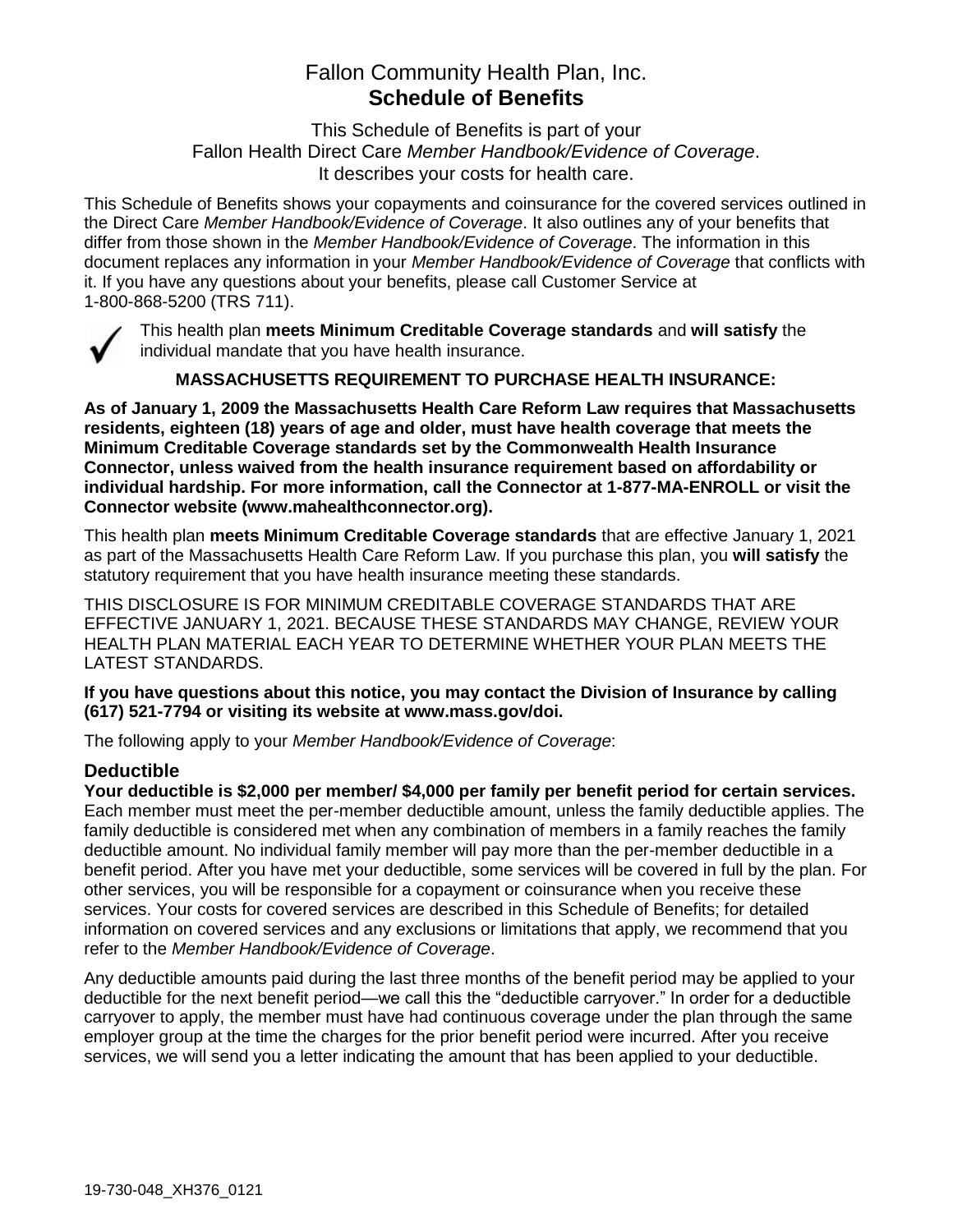# **Out-of-pocket maximum**

There is a limit to your out-of-pocket costs each benefit period. This is called your out-of-pocket maximum. The out-of-pocket maximum includes your deductible, coinsurance and copayments you pay. It does not include your plan premium. **Your out-of-pocket maximum is \$8,550 per member or \$17,100 per family**. Each member must meet the per-member out-of-pocket maximum, unless the family out-of-pocket maximum applies. The family out-of-pocket maximum is considered met when any combination of members in a family reaches the family out-of-pocket maximum. Please note that once any one member in a family accumulates **\$8,550** in out-of-pocket costs, that family member's out-ofpocket maximum is considered met, and that family member will have no additional out-of-pocket costs for the remainder of the benefit period.

## **Domestic partner coverage**

You may include a domestic partner and his/her dependents under your family coverage. A domestic partner is defined as a partner of the same or opposite sex whom you have registered with your employer for eligibility for benefits, and have included under your family coverage for health insurance.

## **It Fits! ™ benefit**

Your contract includes coverage for services provided under the It Fits! ™ program to a maximum of \$150.

## **SmartShopper program**

Your contract includes coverage for services provided under the SmartShopper program. Please go to the Fallon Health website at www.fallonhealth.org and visit the member portal for details.

#### **Covered services**

The following chart shows your costs for covered services. These costs apply to the services in the **Description of benefits** section of your *Member Handbook/Evidence of Coverage*. In summary, your responsibilities are as follows: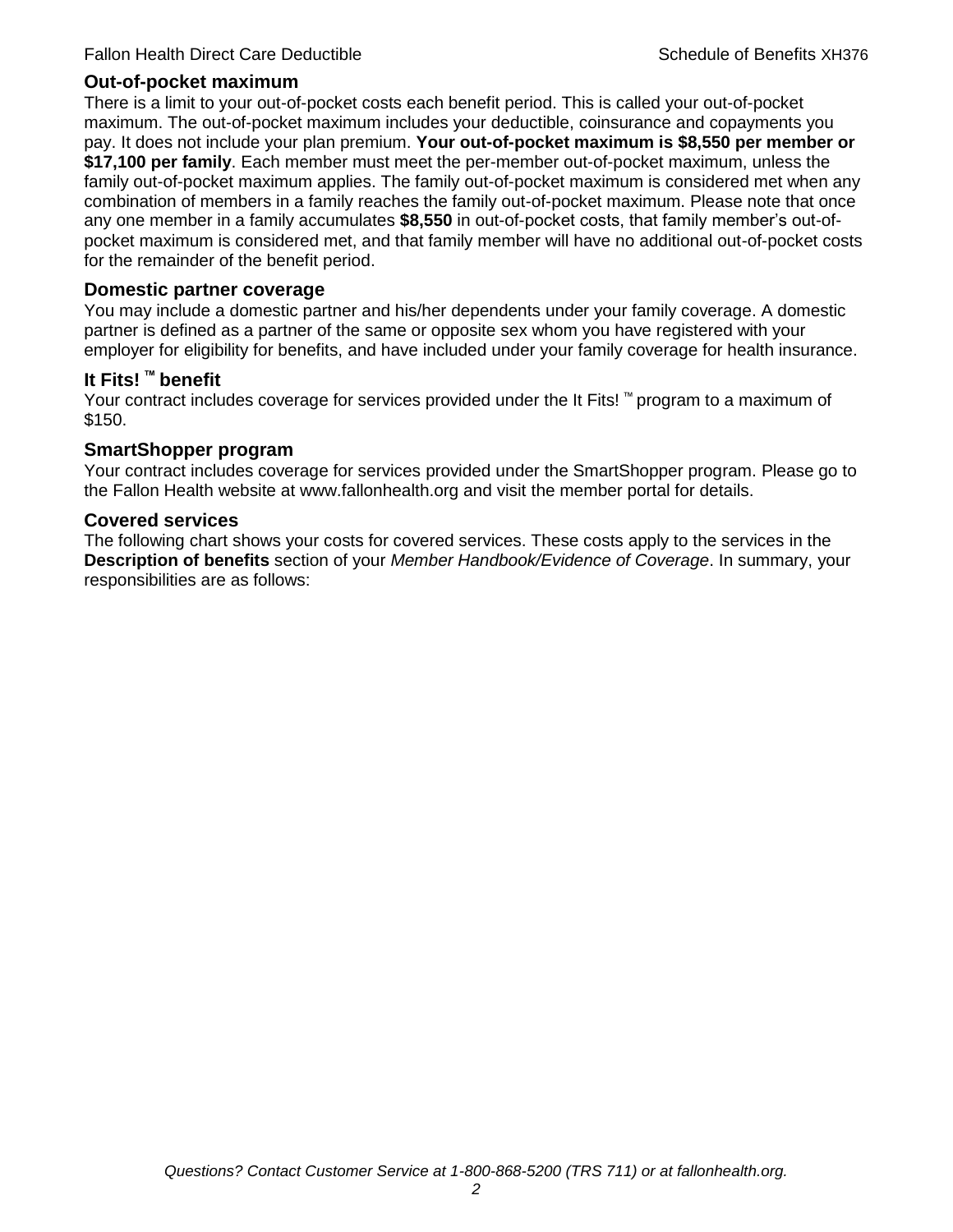Fallon Health Direct Care Deductible **Schedule of Benefits XH376** Schedule of Benefits XH376

|    | <b>Covered services</b>                                                                                                                                                | <b>Benefits</b>                                   |
|----|------------------------------------------------------------------------------------------------------------------------------------------------------------------------|---------------------------------------------------|
|    | <b>Ambulance services</b>                                                                                                                                              |                                                   |
|    | 1. Ambulance transportation for an emergency                                                                                                                           | Covered in full after you<br>meet your deductible |
|    | 2. Ambulance transportation for non-emergency situations, when<br>medically necessary                                                                                  | Covered in full after you<br>meet your deductible |
|    | <b>Autism services</b>                                                                                                                                                 |                                                   |
|    | Prior authorization required<br>Habilitative and rehabilitative care                                                                                                   |                                                   |
| 1. |                                                                                                                                                                        | \$25 copayment per visit                          |
|    | 2. Applied behavior analysis when supervised by a board certified<br>behavioral analyst                                                                                | Covered in full                                   |
| 3. | Therapeutic care, services including speech, physical and<br>occupational therapy                                                                                      | \$25 copayment per visit                          |
|    | Durable medical equipment and prosthetic/orthotic devices                                                                                                              |                                                   |
|    | Referral and prior authorization required for most services                                                                                                            |                                                   |
| 1. | The purchase or rental of durable medical equipment and<br>prosthetic/orthotic devices (including the fitting, preparing, repairing<br>and modifying of the appliance) | 20% coinsurance after you<br>meet your deductible |
|    | 2. Scalp hair prosthesis (wigs) for individuals who have suffered hair                                                                                                 | 20% coinsurance after you                         |
|    | loss as a result of the treatment of any form of cancer or leukemia.                                                                                                   | meet your deductible                              |
|    | Coverage is provided for one scalp hair prosthetic (wig) per                                                                                                           |                                                   |
|    | member per benefit period when the prosthesis is determined to be<br>medically necessary by a plan physician and the plan.                                             |                                                   |
|    |                                                                                                                                                                        |                                                   |
|    | 3. Breast prosthesis that is medically necessary after a covered<br>reconstructive surgery following a mastectomy                                                      | 20% coinsurance after you<br>meet your deductible |
| 4. | Prosthetic limbs which replace, in whole or in part, an arm or leg                                                                                                     | 20% coinsurance after you<br>meet your deductible |
| 5. | Insulin pump and insulin pump supplies                                                                                                                                 | Covered in full                                   |
|    | 6. Breast pumps                                                                                                                                                        | Covered in full                                   |
|    | 7. Up to \$2,000 per ear for hearing aid device only, every 36 months                                                                                                  | 20% coinsurance after you                         |
|    | (must be 21 years of age or younger)                                                                                                                                   | meet your deductible                              |
|    | Related services and supplies for hearing aids (not subject to                                                                                                         |                                                   |
|    | the \$2,000 limit)                                                                                                                                                     |                                                   |
|    | 8. Medical and surgical supplies                                                                                                                                       | Covered in full after you                         |
|    |                                                                                                                                                                        | meet your deductible                              |
|    | <b>Emergency and urgent care</b>                                                                                                                                       |                                                   |
|    | 1. Emergency room visits                                                                                                                                               | \$300 copayment per visit                         |
|    |                                                                                                                                                                        | after you meet your                               |
|    |                                                                                                                                                                        | deductible                                        |
|    | 2. Emergency room visits when you are admitted to an observation<br>room                                                                                               | Covered in full after you<br>meet your deductible |
|    | 3. Urgent care visits in a doctor's office or at an urgent care facility                                                                                               | \$50 copayment per visit                          |
|    |                                                                                                                                                                        |                                                   |
|    |                                                                                                                                                                        |                                                   |
|    |                                                                                                                                                                        |                                                   |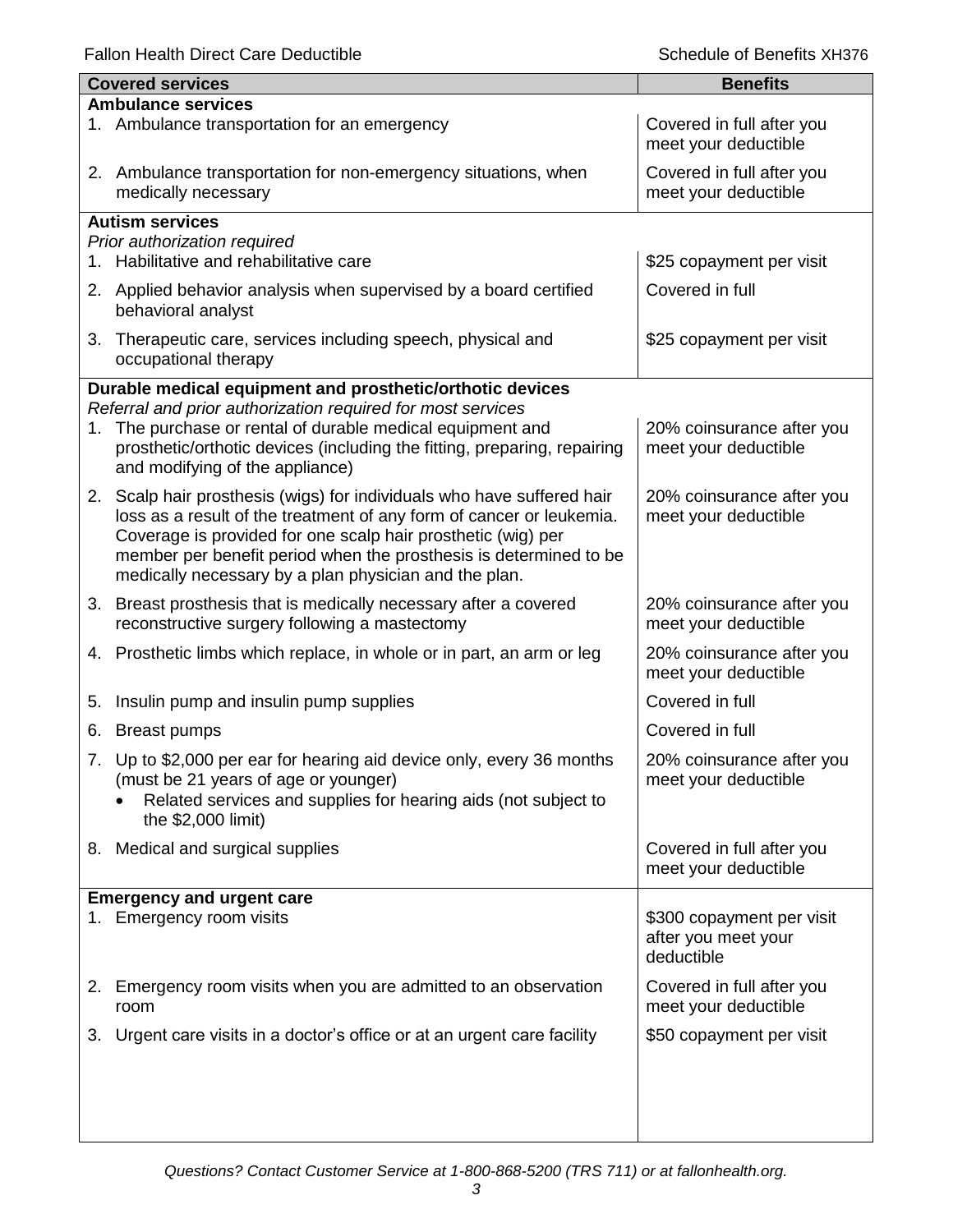| <b>Covered services</b>                                                                                                                                                                                                                                                                                                                                                               | <b>Benefits</b>                                                                                                                                                                                             |  |  |
|---------------------------------------------------------------------------------------------------------------------------------------------------------------------------------------------------------------------------------------------------------------------------------------------------------------------------------------------------------------------------------------|-------------------------------------------------------------------------------------------------------------------------------------------------------------------------------------------------------------|--|--|
| Emergency and urgent care, continued                                                                                                                                                                                                                                                                                                                                                  |                                                                                                                                                                                                             |  |  |
| Emergency prescription medication provided out of the Direct Care<br>4.<br>service area as part of an approved emergency treatment                                                                                                                                                                                                                                                    | Tier 1: \$25 copayment<br>Tier 2: \$50 copayment<br>Tier 3: \$75 copayment<br>after you meet your<br>deductible<br>Tier 4: \$75 copayment<br>after you meet your<br>deductible<br>for up to a 14-day supply |  |  |
| 5. Telemedicine visits with physicians through Teladoc. Visits are<br>performed by phone, video, or mobile app.                                                                                                                                                                                                                                                                       | \$25 copayment per visit                                                                                                                                                                                    |  |  |
| <b>Enteral formulas and low protein foods</b>                                                                                                                                                                                                                                                                                                                                         |                                                                                                                                                                                                             |  |  |
| Referral and prior authorization required for enteral formulas<br>1. Enteral formulas, upon a physician's written order, for home use in<br>the treatment of malabsorption caused by Crohn's disease,<br>ulcerative colitis, gastroesophageal reflux, gastrointestinal motility,<br>chronic intestinal pseudo-obstruction, and inherited diseases of<br>amino acids and organic acids | Covered in full after you<br>meet your deductible                                                                                                                                                           |  |  |
| 2. Food products that have been modified to be low in protein for<br>individuals with inherited diseases of amino acids and organic<br>acids. You may be required to purchase these products over the<br>counter and submit claims to the plan for reimbursement.                                                                                                                     | Covered in full after you<br>meet your deductible                                                                                                                                                           |  |  |
| Home health care services                                                                                                                                                                                                                                                                                                                                                             |                                                                                                                                                                                                             |  |  |
| Prior authorization required<br>1. Part-time or intermittent skilled nursing care and physical therapy<br>provided in your home by a home health agency                                                                                                                                                                                                                               | \$5 copayment after you<br>meet your deductible                                                                                                                                                             |  |  |
| 2. Additional services and supplies that are determined to be a<br>medically necessary component of skilled nursing care and<br>physical therapy                                                                                                                                                                                                                                      | \$5 copayment after you<br>meet your deductible                                                                                                                                                             |  |  |
| 3. Home dialysis services and non-durable medical supplies                                                                                                                                                                                                                                                                                                                            | \$5 copayment after you<br>meet your deductible                                                                                                                                                             |  |  |
| <b>Hospice care services</b><br>Referral and prior authorization required<br>Covered in full after you<br>meet your deductible                                                                                                                                                                                                                                                        |                                                                                                                                                                                                             |  |  |
| <b>Hospital inpatient services</b>                                                                                                                                                                                                                                                                                                                                                    |                                                                                                                                                                                                             |  |  |
| Referral and prior authorization required<br>Inpatient hospital services including room and board in a<br>1.<br>semiprivate room and the services and supplies that would<br>ordinarily be furnished to you while you are an inpatient                                                                                                                                                | \$1,000 copayment per<br>admission after you meet<br>your deductible                                                                                                                                        |  |  |
| Infertility/assisted reproductive technology (art) services*<br>Referral and prior authorization required (unless provided by a Reliant Medical Group specialist and<br>you have a Reliant Medical Group PCP)                                                                                                                                                                         |                                                                                                                                                                                                             |  |  |
| 1. Office visits for the consultation, evaluation and diagnosis of fertility                                                                                                                                                                                                                                                                                                          | \$25 copayment per visit with<br>a PCP and certain other<br>providers                                                                                                                                       |  |  |
|                                                                                                                                                                                                                                                                                                                                                                                       | \$50 copayment per visit with<br>a specialist                                                                                                                                                               |  |  |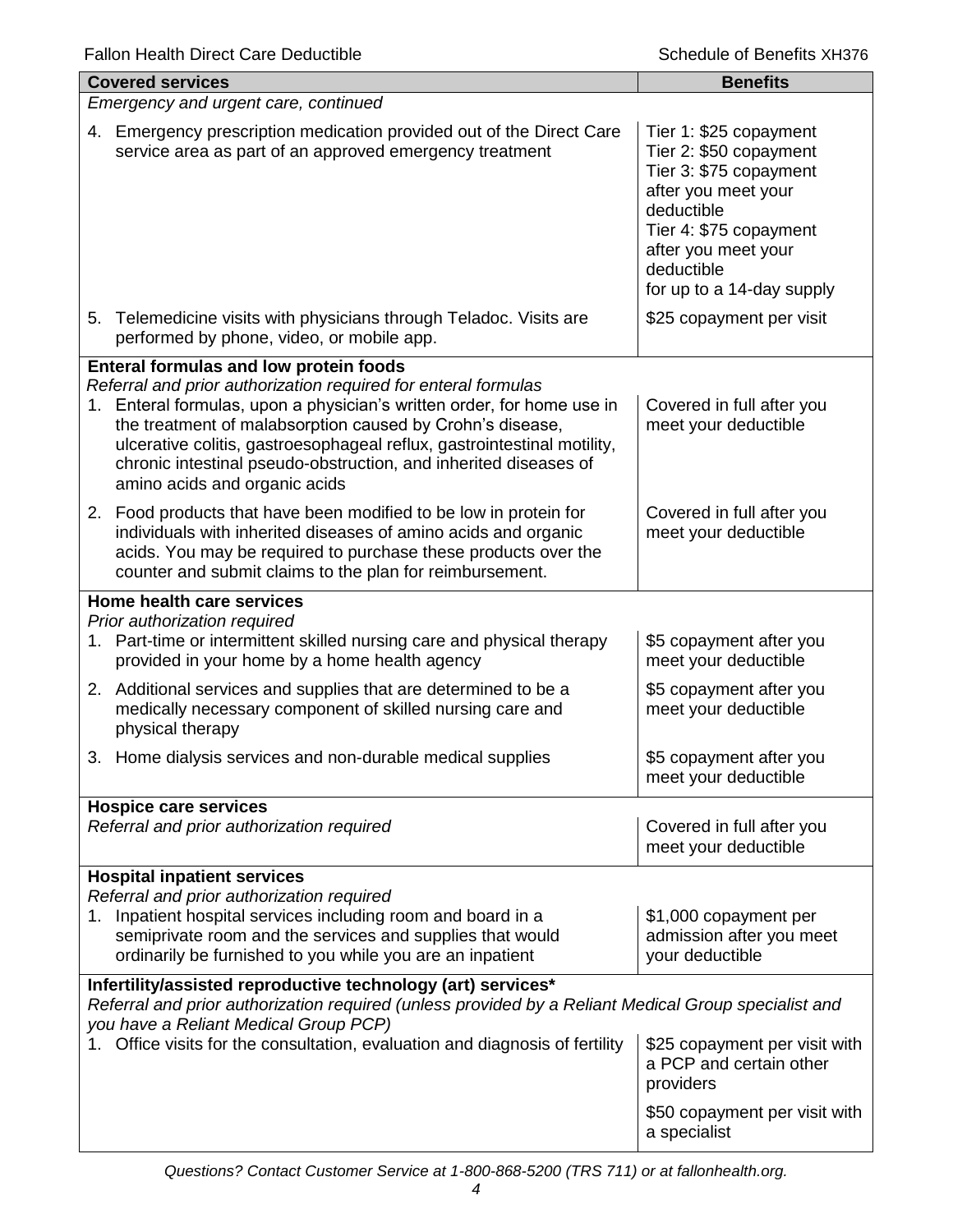| <b>Covered services</b>                                                                                                                                                                                                                                                                                                                                                                                                                                                                                                                                                                                                                                                                                                                                                                                                                                                                                                                                                                                                                                                                                                                           | <b>Benefits</b>                                                      |
|---------------------------------------------------------------------------------------------------------------------------------------------------------------------------------------------------------------------------------------------------------------------------------------------------------------------------------------------------------------------------------------------------------------------------------------------------------------------------------------------------------------------------------------------------------------------------------------------------------------------------------------------------------------------------------------------------------------------------------------------------------------------------------------------------------------------------------------------------------------------------------------------------------------------------------------------------------------------------------------------------------------------------------------------------------------------------------------------------------------------------------------------------|----------------------------------------------------------------------|
| Infertility/assisted reproductive technology (art) services*, continued                                                                                                                                                                                                                                                                                                                                                                                                                                                                                                                                                                                                                                                                                                                                                                                                                                                                                                                                                                                                                                                                           |                                                                      |
| 2. Diagnostic laboratory services                                                                                                                                                                                                                                                                                                                                                                                                                                                                                                                                                                                                                                                                                                                                                                                                                                                                                                                                                                                                                                                                                                                 | \$50 copayment after you<br>meet your deductible                     |
| Diagnostic X-ray services<br>3.                                                                                                                                                                                                                                                                                                                                                                                                                                                                                                                                                                                                                                                                                                                                                                                                                                                                                                                                                                                                                                                                                                                   | \$75 copayment after you<br>meet your deductible                     |
| 4. Artificial insemination, such as intrauterine insemination (IUI)                                                                                                                                                                                                                                                                                                                                                                                                                                                                                                                                                                                                                                                                                                                                                                                                                                                                                                                                                                                                                                                                               | Covered in full after you<br>meet your deductible                    |
| 5. Assisted reproductive technologies* except for those services listed<br>below                                                                                                                                                                                                                                                                                                                                                                                                                                                                                                                                                                                                                                                                                                                                                                                                                                                                                                                                                                                                                                                                  | Covered in full after you<br>meet your deductible                    |
| 6. Assisted reproductive technologies for:<br>In vitro fertilization (IVF-ET)<br>Gamete intrafallopian transfer (GIFT)<br>Zygote intrafallopian transfer (ZIFT)                                                                                                                                                                                                                                                                                                                                                                                                                                                                                                                                                                                                                                                                                                                                                                                                                                                                                                                                                                                   | \$250 copayment per<br>procedure after you meet<br>your deductible   |
| 7. Sperm, egg, and/or inseminated egg procurement, assisted<br>hatching, cryopreservation, processing and banking for plan<br>members in active infertility treatment to the extent that such costs<br>are not covered by the donor's insurer                                                                                                                                                                                                                                                                                                                                                                                                                                                                                                                                                                                                                                                                                                                                                                                                                                                                                                     | Covered in full after you<br>meet your deductible                    |
| * See the Description of benefits section of your Member Handbook/<br>Evidence of Coverage for a list of covered infertility/ART services.                                                                                                                                                                                                                                                                                                                                                                                                                                                                                                                                                                                                                                                                                                                                                                                                                                                                                                                                                                                                        |                                                                      |
| <b>Maternity services</b><br>1. Obstetrical services including prenatal, childbirth, postnatal and<br>postpartum care                                                                                                                                                                                                                                                                                                                                                                                                                                                                                                                                                                                                                                                                                                                                                                                                                                                                                                                                                                                                                             | Prenatal: \$25 copayment<br>(first visit only)                       |
|                                                                                                                                                                                                                                                                                                                                                                                                                                                                                                                                                                                                                                                                                                                                                                                                                                                                                                                                                                                                                                                                                                                                                   | Postnatal: \$25 copayment<br>per visit                               |
| Inpatient maternity and newborn child care for a minimum of 48<br>2.<br>hours of care following a vaginal delivery, or 96 hours of care<br>following a Caesarean section delivery, including charges for the<br>following services when provided during an inpatient maternity<br>admission: childbirth, nursery charges, circumcision, routine<br>examination, hearing screening and medically necessary<br>treatments of congenital defects, birth abnormalities or premature<br>birth. The covered length of stay may be reduced if the mother and<br>the attending physician agree upon an earlier discharge. If you or<br>your newborn are discharged earlier, you are covered for home<br>visits, parent education, assistance and training in breast or bottle<br>feeding and the performance of any necessary and appropriate<br>clinical tests; provided, however that the first home visit shall be<br>conducted by a registered nurse, physician or certified nurse<br>midwife; and provided further, that any subsequent home visit<br>determined to be clinically necessary shall be provided by a<br>licensed health care provider. | \$1,000 copayment per<br>admission after you meet<br>your deductible |
| (Fallon Health members are eligible for childbirth classes (refresher class<br>or siblings class))                                                                                                                                                                                                                                                                                                                                                                                                                                                                                                                                                                                                                                                                                                                                                                                                                                                                                                                                                                                                                                                | Covered in full through<br>member reimbursement                      |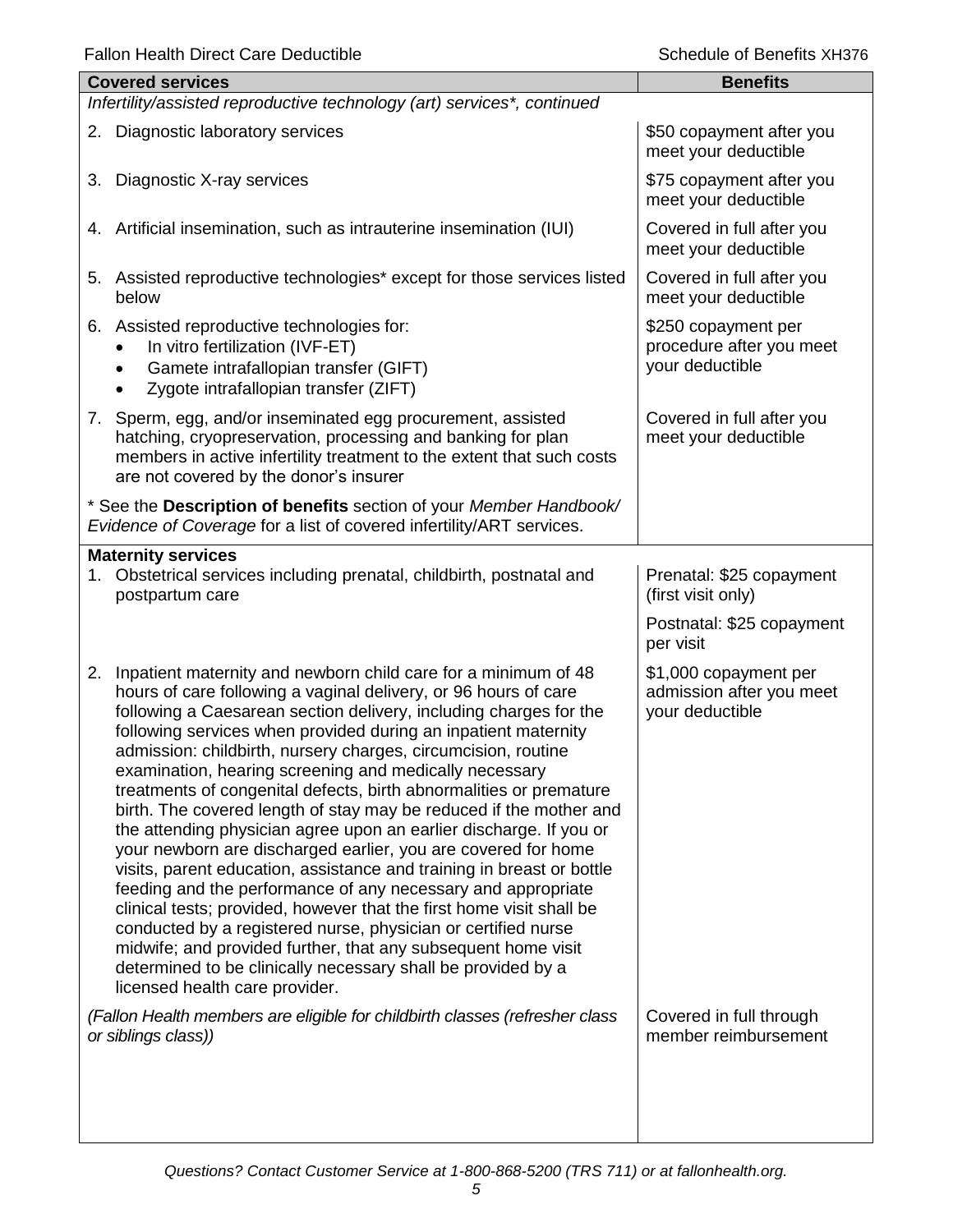| <b>Covered services</b> |                                                                                                                                                                                                                                                                                                                                                         | <b>Benefits</b>          |  |  |
|-------------------------|---------------------------------------------------------------------------------------------------------------------------------------------------------------------------------------------------------------------------------------------------------------------------------------------------------------------------------------------------------|--------------------------|--|--|
|                         | Mental health and substance use services                                                                                                                                                                                                                                                                                                                |                          |  |  |
|                         | Inpatient services<br>Prior authorization required                                                                                                                                                                                                                                                                                                      |                          |  |  |
| 1.                      | Inpatient hospital care for as many days as your condition requires,<br>including room and board and the services and supplies that would<br>ordinarily be furnished to you while you are an inpatient. These<br>include, but are not limited to, individual, family and group therapy,<br>pharmacological therapy, and diagnostic laboratory services. | Covered in full          |  |  |
|                         | Note: Prior authorization will not be required for behavioral health<br>inpatient admission immediately following an emergency room visit.                                                                                                                                                                                                              |                          |  |  |
|                         | <b>Intermediate services</b>                                                                                                                                                                                                                                                                                                                            |                          |  |  |
|                         | Prior authorization required<br>Intermediate services include but are not limited to:<br>1. Acute and other residential treatment-Mental health services<br>provided in a 24-hour setting therapeutic environments                                                                                                                                      | Covered in full          |  |  |
|                         | 2. Clinically managed detoxification services-24 hour, 7 days a week,<br>clinically managed de-tox services in a licensed non-hospital setting<br>that include 24 hour per day supervision                                                                                                                                                              | Covered in full          |  |  |
|                         | 3. Partial Hospitalization: Short-term day/evening mental health<br>programming available 5 to 7 days per week                                                                                                                                                                                                                                          | \$25 copayment per visit |  |  |
|                         | 4. Intensive outpatient programs: Multimodal, inter-disciplinary,<br>structured behavioral health treatment provided 2-3 hours per day,<br>multiple days per week                                                                                                                                                                                       | \$25 copayment per visit |  |  |
|                         | 5. Day treatment: Program encompasses some portion of the day or<br>week rather than a weekly visit                                                                                                                                                                                                                                                     | \$25 copayment per visit |  |  |
|                         | 6. Crisis Stabilization: Short-term psychiatric treatment in a structured,<br>community based therapeutic environments                                                                                                                                                                                                                                  | \$25 copayment per visit |  |  |
|                         | 7. In-home therapy services                                                                                                                                                                                                                                                                                                                             | \$25 copayment per visit |  |  |
|                         | Intermediate services for children and adolescents under the age of 19<br>1. Community-based acute treatment                                                                                                                                                                                                                                            | Covered in full          |  |  |
| 2.                      | Intensive community-based treatment                                                                                                                                                                                                                                                                                                                     | Covered in full          |  |  |
| 3.                      | <b>Intensive Care Coordination</b>                                                                                                                                                                                                                                                                                                                      | Covered in full          |  |  |
| 4.                      | Family Stabilization Team (also referred to as In-Home Therapy)                                                                                                                                                                                                                                                                                         | Covered in full          |  |  |
| 5.                      | In-home Behavioral Services                                                                                                                                                                                                                                                                                                                             | Covered in full          |  |  |
| 6.                      | Mobile Crisis Intervention (service available up to seven days).<br>Prior authorization not required.                                                                                                                                                                                                                                                   | Covered in full          |  |  |
|                         | 7. Family support and training                                                                                                                                                                                                                                                                                                                          | Covered in full          |  |  |
| 8.                      | Therapeutic mentoring services                                                                                                                                                                                                                                                                                                                          | Covered in full          |  |  |
| 1.                      | <b>Outpatient services</b><br>Outpatient office visits, including individual, group or family therapy.                                                                                                                                                                                                                                                  | \$25 copayment per visit |  |  |
| 2.                      | Psychopharmacological services, such as visits with a physician to<br>review, monitor and adjust the levels of prescription medication to<br>treat a mental condition. Prior authorization required.                                                                                                                                                    | \$25 copayment per visit |  |  |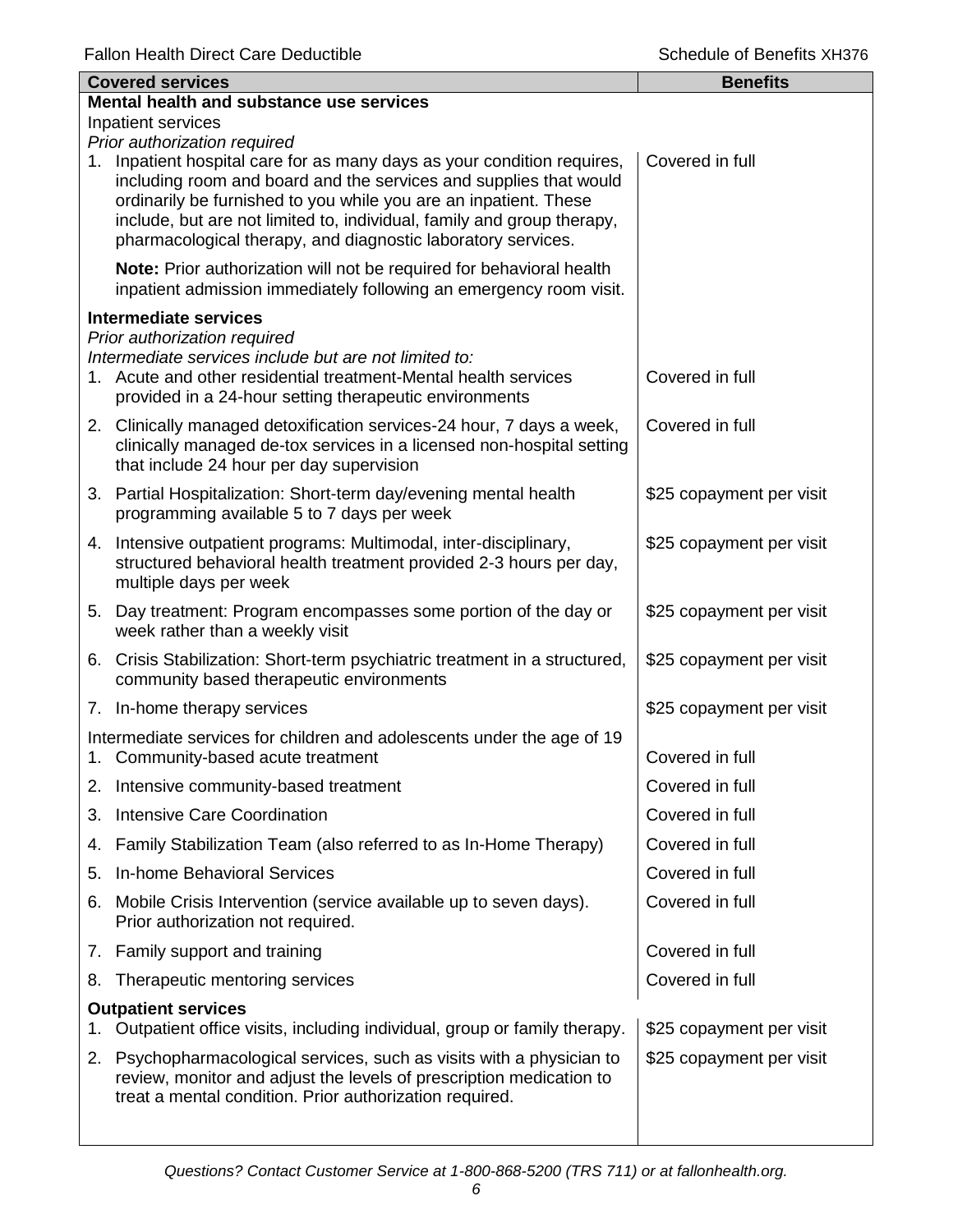|    | <b>Covered services</b><br>Mental health and substance use services, continued                                                                                                                                                                                                                                                                                                             | <b>Benefits</b>                                                                                           |
|----|--------------------------------------------------------------------------------------------------------------------------------------------------------------------------------------------------------------------------------------------------------------------------------------------------------------------------------------------------------------------------------------------|-----------------------------------------------------------------------------------------------------------|
|    | 3. Neuropsychological assessment services when medically<br>necessary. Prior authorization required.                                                                                                                                                                                                                                                                                       | \$25 copayment per visit                                                                                  |
|    | Note: Effective for plan years beginning on or after October 1, 2015,<br>Massachusetts state law (Chapter 258 of the Acts of 2014) restricts the<br>circumstances in which insurers may require prior authorization for<br>substance use services. We will not require prior authorization for<br>substance use services in any circumstances where this is not allowed<br>by Chapter 258. |                                                                                                           |
|    | <b>Office visits and outpatient services</b>                                                                                                                                                                                                                                                                                                                                               |                                                                                                           |
| 1. | Office visits, to diagnose or treat an illness or an injury<br>Telehealth visits done via a secure, real time Telemedicine<br>$\bullet$                                                                                                                                                                                                                                                    | \$25 copayment per visit with<br>a PCP and certain other<br>providers                                     |
|    | platform which is inclusive of both an audio and visual<br>component.                                                                                                                                                                                                                                                                                                                      | \$50 copayment per visit with<br>a specialist                                                             |
|    | 2. A second opinion, upon your request, with another plan provider                                                                                                                                                                                                                                                                                                                         | \$25 copayment per visit with<br>a PCP and certain other<br>providers                                     |
|    |                                                                                                                                                                                                                                                                                                                                                                                            | \$50 copayment per visit with<br>a specialist                                                             |
|    | 3. Certain drugs covered under medical benefits, and that are<br>ordered, supplied and administered by a plan provider                                                                                                                                                                                                                                                                     | Covered in full after you<br>meet your deductible                                                         |
|    | 4. Allergy injections                                                                                                                                                                                                                                                                                                                                                                      | Covered in full                                                                                           |
| 5. | Radiation therapy and Chemotherapy                                                                                                                                                                                                                                                                                                                                                         | Covered in full after you<br>meet your deductible                                                         |
|    | 6. Respiratory therapy                                                                                                                                                                                                                                                                                                                                                                     | Covered in full after you<br>meet your deductible                                                         |
|    | 7. Hormone replacement services in the doctor's office for<br>perimenopausal or postmenopausal women                                                                                                                                                                                                                                                                                       | \$25 copayment per visit                                                                                  |
|    | 8. Diagnostic lab services ordered by a plan provider, in relation to a<br>covered office visit                                                                                                                                                                                                                                                                                            | \$50 copayment after you<br>meet your deductible                                                          |
|    | 9. Diagnostic X-ray services ordered by a plan provider, in relation to<br>a covered office visit                                                                                                                                                                                                                                                                                          | \$75 copayment after you<br>meet your deductible                                                          |
|    | 10. Other diagnostic services including but not limited to, EKG,<br>endoscopy, colonoscopy and ultrasound                                                                                                                                                                                                                                                                                  | Covered in full after you<br>meet your deductible                                                         |
|    | 11. High-tech imaging services, including but not limited to, MRI/MRA,<br>CT/CTA, PET scans and nuclear cardiology imaging. Limited to one<br>copayment per day when performed at the same facility for the<br>same diagnosis. (Prior authorization required.)                                                                                                                             | \$400 copayment per MRI,<br>CT, PET scan or nuclear<br>cardiology image after you<br>meet your deductible |
|    | 12. Chiropractic services for acute musculoskeletal conditions. The<br>condition must be new or an acute exacerbation of a previous<br>condition. Chiropractic services will be covered as medically<br>necessary.                                                                                                                                                                         | \$25 copayment per visit                                                                                  |
|    | Outpatient lab tests and x-rays<br>$\bullet$                                                                                                                                                                                                                                                                                                                                               | See Diagnostic lab, x-ray<br>and high-tech imaging<br>services                                            |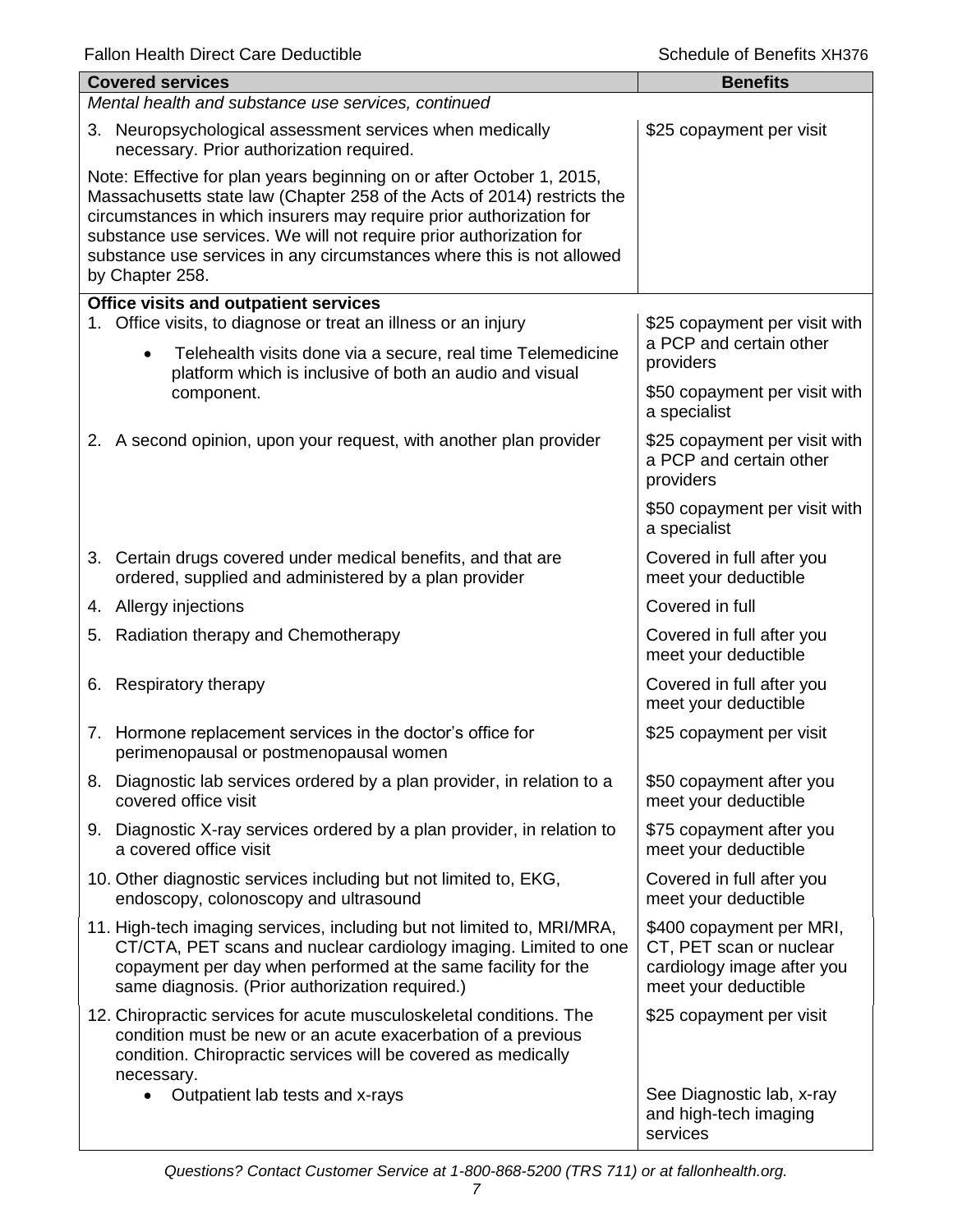| Fallon Health Direct Care Deductible                                                                                                                                                                                                                                   | Scriedule of Beliefits XH376                                                                                                                              |
|------------------------------------------------------------------------------------------------------------------------------------------------------------------------------------------------------------------------------------------------------------------------|-----------------------------------------------------------------------------------------------------------------------------------------------------------|
| <b>Covered services</b>                                                                                                                                                                                                                                                | <b>Benefits</b>                                                                                                                                           |
| Office visits and outpatient services, continued                                                                                                                                                                                                                       |                                                                                                                                                           |
| 13. Outpatient renal dialysis at a plan-designated center or continuous<br>ambulatory peritoneal dialysis                                                                                                                                                              | Covered in full after you<br>meet your deductible                                                                                                         |
| 14. Diabetes outpatient self-management training and education,<br>including medical nutrition therapy, provided by a certified diabetes<br>health care provider                                                                                                       | \$25 copayment per visit                                                                                                                                  |
| 15. Laboratory tests necessary for the diagnosis or treatment of<br>diabetes, including glycosylated hemoglobin, or HbAlc, tests, and<br>urinary/protein/microalbumin and lipid profiles                                                                               | \$50 copayment after you<br>meet your deductible                                                                                                          |
| 16. Medical social services provided to assist you in adjustment to your<br>or your family member's illness. This includes assessment,<br>counseling, consultation and assistance in accessing community<br>resources.                                                 | \$25 copayment per visit                                                                                                                                  |
| 17. Outpatient surgery, anesthesia and the medically necessary<br>preoperative and postoperative care related to the surgery                                                                                                                                           | \$500 copayment per surgery<br>after you meet your<br>deductible when provided in<br>a hospital outpatient, day<br>surgery or ambulatory care<br>facility |
| 18. Visit to a contracted limited service clinic. Services are provided for<br>a variety of common illnesses, including, but not limited to:<br>strep throat<br>ear, eyes, sinus, bladder and bronchial infections<br>minor skin conditions (e.g. sunburn, cold sores) | \$25 copayment per visit                                                                                                                                  |
| 19. Podiatry care<br>Outpatient lab tests and x-rays                                                                                                                                                                                                                   | See Diagnostic lab, x-ray<br>and imaging services                                                                                                         |
| Outpatient surgical services<br>٠                                                                                                                                                                                                                                      | See Outpatient surgery                                                                                                                                    |
| Outpatient medical care                                                                                                                                                                                                                                                | See Office visits                                                                                                                                         |
| Oral surgery and related services                                                                                                                                                                                                                                      |                                                                                                                                                           |
| Referral and prior authorization required (except for extraction of impacted teeth or lingual frenectomy)<br>1. Removal or exposure of impacted teeth, including both hard and<br>soft tissue impactions, or an evaluation for this procedure                          | \$50 copayment per visit                                                                                                                                  |
| 2. Surgical treatments of cysts, affecting the teeth or gums, that must<br>be rendered by a plan oral surgeon                                                                                                                                                          | \$50 copayment per visit                                                                                                                                  |
| 3. Treatment of fractures of the jaw bone (mandible) or any facial<br>bone                                                                                                                                                                                             | \$50 copayment per visit                                                                                                                                  |
| 4. Evaluation and surgery for the treatment of temporomandibular joint<br>disorder when a medical condition is diagnosed, or for surgery<br>related to the jaw or any structure connected to the jaw                                                                   | \$50 copayment per visit                                                                                                                                  |
| 5. Extraction of teeth in preparation for radiation treatment of the head<br>or neck                                                                                                                                                                                   | \$50 copayment per visit                                                                                                                                  |
| 6. Surgical treatment related to cancer                                                                                                                                                                                                                                | \$50 copayment per visit                                                                                                                                  |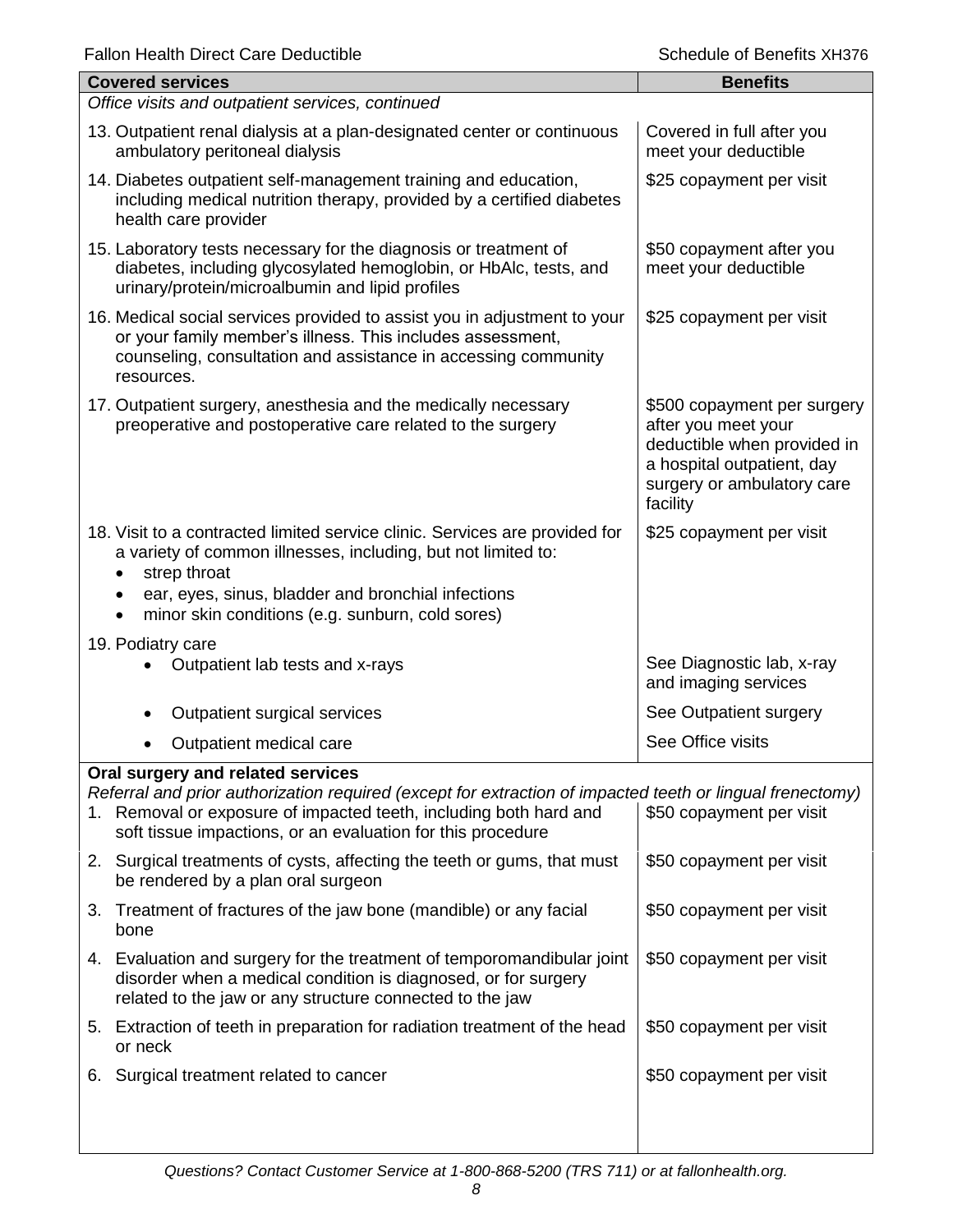| <b>Covered services</b>                                                                                                                                                                                                                        | <b>Benefits</b>                                                                     |  |  |
|------------------------------------------------------------------------------------------------------------------------------------------------------------------------------------------------------------------------------------------------|-------------------------------------------------------------------------------------|--|--|
| Oral surgery and related services, continued                                                                                                                                                                                                   |                                                                                     |  |  |
| 7. Emergency medical care, such as, to relieve pain and stop bleeding<br>as a result of accidental injury to sound natural teeth or tissues,<br>when provided as soon as medically possible after the injury. This                             | \$25 copayment per visit to a<br>physician's or dentist's office                    |  |  |
| does not include restorative or other dental services. No referral or<br>authorization is required. Go to the closest provider.                                                                                                                | \$300 copayment per visit to<br>an emergency room after<br>you meet your deductible |  |  |
| Note: These benefits are for oral surgery services in an office setting. Oral surgery services in a<br>hospital outpatient, day surgery or ambulatory care facility, or as an inpatient are covered in full after<br>you meet your deductible. |                                                                                     |  |  |
| See Office visits and outpatient services for diagnostic lab and X-ray services.                                                                                                                                                               |                                                                                     |  |  |
| <b>Organ transplants</b>                                                                                                                                                                                                                       |                                                                                     |  |  |
| Referral and prior authorization required<br>1. Office visits related to the transplant                                                                                                                                                        | \$25 copayment per visit with<br>a PCP and certain other<br>providers               |  |  |
|                                                                                                                                                                                                                                                | \$50 copayment per visit with<br>a specialist                                       |  |  |
| 2. Inpatient hospital services, including room and board in a<br>semiprivate room and the services and supplies that would<br>ordinarily be furnished to you while you are an inpatient                                                        | \$1,000 copayment per<br>admission after you meet<br>your deductible                |  |  |
| 3. Human leukocyte antigen (HLA) or histocompatability locus antigen<br>testing for A, B or DR antigens, or any combination thereof,<br>necessary to establish bone marrow transplant donor suitability of a<br>member                         | \$50 copayment after you<br>meet your deductible                                    |  |  |
| Pediatric dental services*<br>(for members under the age of 19)                                                                                                                                                                                | See Addendum: Pediatric<br><b>Dental Services</b>                                   |  |  |
| Pediatric vision services*<br>(for members under the age of 19)                                                                                                                                                                                | See Addendum: Pediatric<br><b>Vision Services</b>                                   |  |  |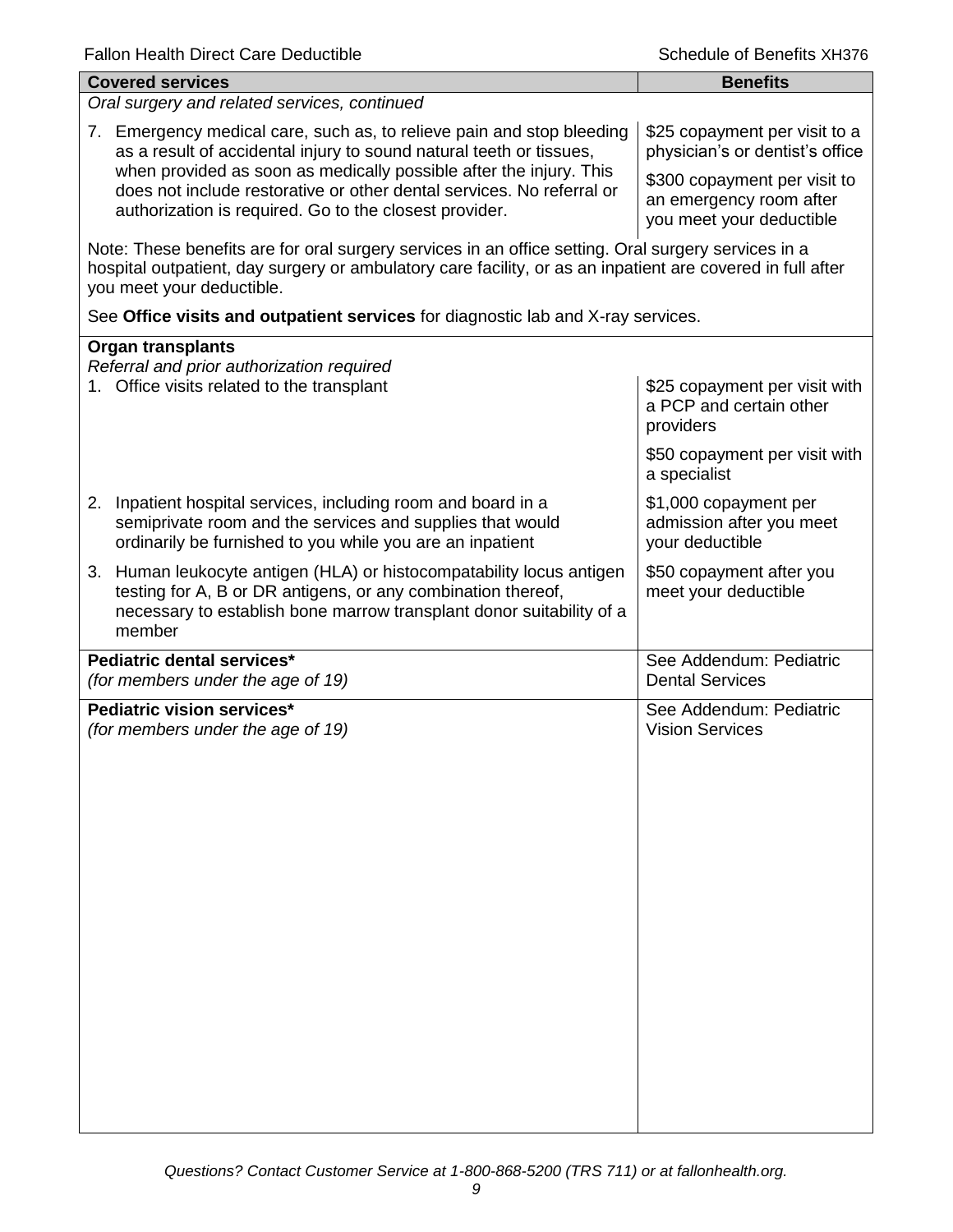| <b>Covered services</b>                                                                                                                                                                                                                 | <b>Benefits</b>                                                           |
|-----------------------------------------------------------------------------------------------------------------------------------------------------------------------------------------------------------------------------------------|---------------------------------------------------------------------------|
| <b>Prescription drugs</b>                                                                                                                                                                                                               |                                                                           |
| Covered prescription items:<br>• Prescription medication                                                                                                                                                                                | Network pharmacy:<br>Tier 1: \$25 copayment                               |
| • Prescription contraceptive drugs and devices*<br>Hormone replacement therapy for peri- and post-menopausal<br>women                                                                                                                   | Tier 2: \$50 copayment<br>Tier 3: \$75 copayment<br>after you meet your   |
| Injectable agents (self-administered**)<br>• Insulin                                                                                                                                                                                    | deductible<br>Tier 3: \$75 copayment<br>after you meet your               |
| Syringes (including insulin syringes) or needles when medically<br>necessary<br>Supplies for the treatment of diabetes, as required by state law,                                                                                       | deductible<br>for up to a 30-day supply                                   |
| including:<br>blood glucose monitoring strips<br>$\qquad \qquad -$                                                                                                                                                                      | Mail-order pharmacy:<br>Tier 1: \$50 copayment                            |
| urine glucose strips<br>$\qquad \qquad -$<br>lancets<br>$\qquad \qquad -$<br>ketone strips<br>$\overline{\phantom{0}}$                                                                                                                  | Tier 2: \$100 copayment<br>Tier 3: \$225 copayment<br>after you meet your |
| Special medical formulas to treat certain metabolic disorders as<br>required by state law (prior authorization required).                                                                                                               | deductible<br>Tier 3: \$225 copayment<br>after you meet your              |
| *Generic prescription contraceptive drugs and devices are covered in<br>full. Brand name prescription contraceptive drugs and devices with no<br>generic equivalent are covered in full (prior authorization required).                 | deductible<br>for up to a 90-day supply                                   |
| ** Injectables administered in the doctor's office or under other<br>professional supervision are covered as a medical benefit.                                                                                                         |                                                                           |
| Orally administered anticancer medications used to kill or slow the<br>growth of cancerous cells                                                                                                                                        | Covered in full                                                           |
| Certain medications cannot be limited to a 30-day supply due to<br>manufacturer packaging, for example, a prefilled syringe. In these<br>cases, you will be charged the applicable copay/coinsurance based on<br>the actual day supply. |                                                                           |
| Note: Medical and surgical supplies obtained through a pharmacy may<br>have a drug prescription benefit cost-sharing applied.                                                                                                           |                                                                           |
|                                                                                                                                                                                                                                         |                                                                           |
|                                                                                                                                                                                                                                         |                                                                           |
|                                                                                                                                                                                                                                         |                                                                           |
|                                                                                                                                                                                                                                         |                                                                           |
|                                                                                                                                                                                                                                         |                                                                           |
|                                                                                                                                                                                                                                         |                                                                           |
|                                                                                                                                                                                                                                         |                                                                           |
|                                                                                                                                                                                                                                         |                                                                           |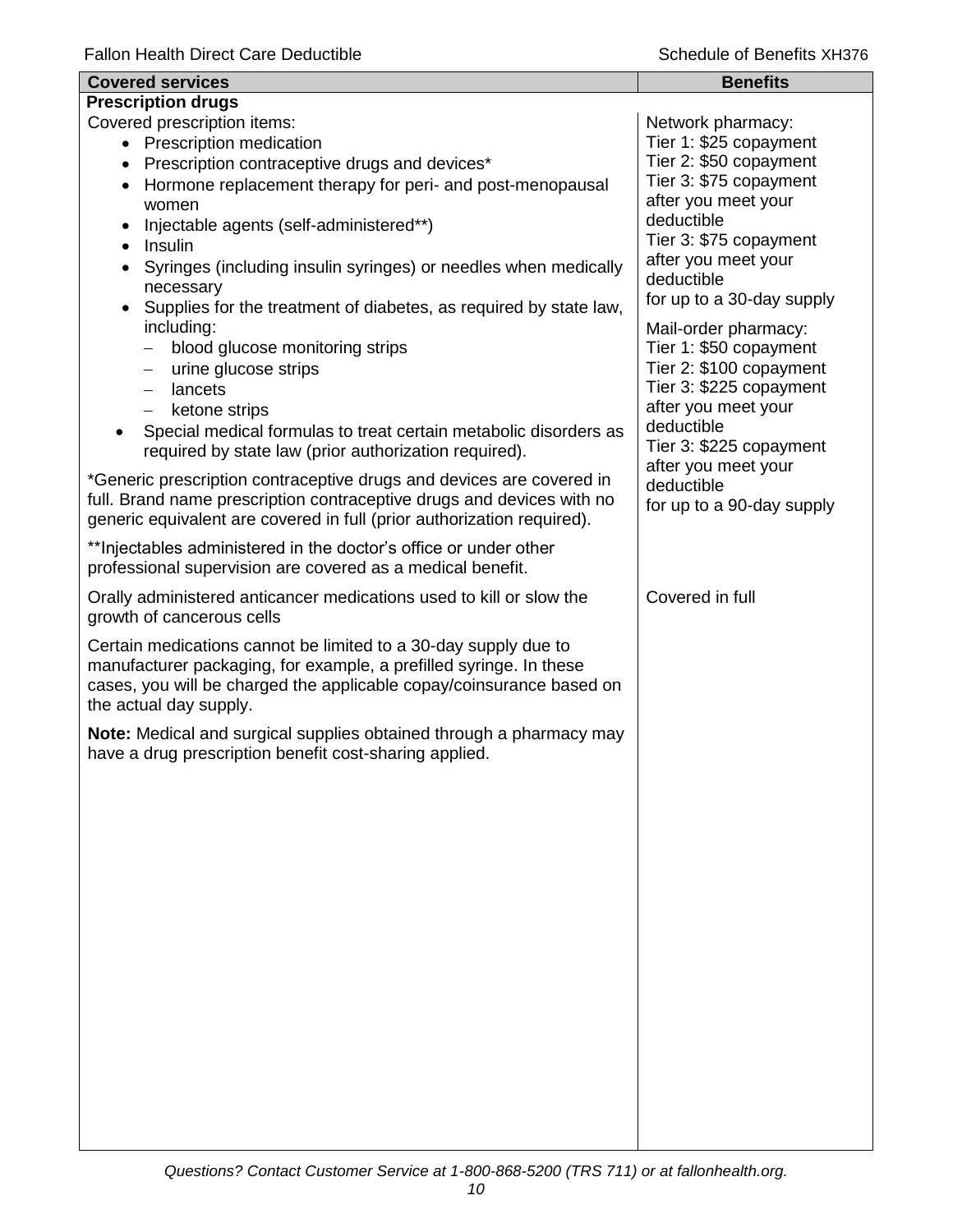|                                                                                                                                                                                                                                                                                                                                                                                                               | <b>Benefits</b>                                                                                                                                                                                                                                                                                                                                                                                                                                                                                                                                                                                                                                                                                                                                  |
|---------------------------------------------------------------------------------------------------------------------------------------------------------------------------------------------------------------------------------------------------------------------------------------------------------------------------------------------------------------------------------------------------------------|--------------------------------------------------------------------------------------------------------------------------------------------------------------------------------------------------------------------------------------------------------------------------------------------------------------------------------------------------------------------------------------------------------------------------------------------------------------------------------------------------------------------------------------------------------------------------------------------------------------------------------------------------------------------------------------------------------------------------------------------------|
|                                                                                                                                                                                                                                                                                                                                                                                                               |                                                                                                                                                                                                                                                                                                                                                                                                                                                                                                                                                                                                                                                                                                                                                  |
|                                                                                                                                                                                                                                                                                                                                                                                                               | Covered in full                                                                                                                                                                                                                                                                                                                                                                                                                                                                                                                                                                                                                                                                                                                                  |
| covered medical benefits and that are ordered, supplied and<br>administered by a plan physician. If administered by a plan<br>specialist, you will generally need to obtain a referral to see the<br>specialist.                                                                                                                                                                                              | Covered in full                                                                                                                                                                                                                                                                                                                                                                                                                                                                                                                                                                                                                                                                                                                                  |
| mammogram for women age 40 and older                                                                                                                                                                                                                                                                                                                                                                          | Covered in full                                                                                                                                                                                                                                                                                                                                                                                                                                                                                                                                                                                                                                                                                                                                  |
| smear (cytological screening) and pelvic exam                                                                                                                                                                                                                                                                                                                                                                 | Covered in full                                                                                                                                                                                                                                                                                                                                                                                                                                                                                                                                                                                                                                                                                                                                  |
|                                                                                                                                                                                                                                                                                                                                                                                                               | Covered in full                                                                                                                                                                                                                                                                                                                                                                                                                                                                                                                                                                                                                                                                                                                                  |
| Hearing and vision screening                                                                                                                                                                                                                                                                                                                                                                                  | Covered in full                                                                                                                                                                                                                                                                                                                                                                                                                                                                                                                                                                                                                                                                                                                                  |
| child's first year after birth, at least three times during the next year,<br>then at least annually until the child's sixth birthday. This includes<br>the following services, as recommended by the physician and in<br>accordance with state law:<br>• physical examination<br>• history<br>measurements<br>• sensory screening<br>• neuropsychiatric evaluation<br>• development screening and assessment | Covered in full                                                                                                                                                                                                                                                                                                                                                                                                                                                                                                                                                                                                                                                                                                                                  |
| • appropriate immunizations<br>• hereditary and metabolic screening at birth<br>• newborn hearing screening test performed before the newborn<br>infant is discharged from the hospital or birthing center<br>• tuberculin tests, hematocrit, hemoglobin, and other appropriate<br>blood tests and urinalysis<br>• lead screening                                                                             | Covered in full                                                                                                                                                                                                                                                                                                                                                                                                                                                                                                                                                                                                                                                                                                                                  |
| devices, and medical services related to the use of all contraceptive<br>methods*                                                                                                                                                                                                                                                                                                                             | Covered in full                                                                                                                                                                                                                                                                                                                                                                                                                                                                                                                                                                                                                                                                                                                                  |
| provider designed to create a plan to stop smoking.                                                                                                                                                                                                                                                                                                                                                           | Covered in full                                                                                                                                                                                                                                                                                                                                                                                                                                                                                                                                                                                                                                                                                                                                  |
|                                                                                                                                                                                                                                                                                                                                                                                                               |                                                                                                                                                                                                                                                                                                                                                                                                                                                                                                                                                                                                                                                                                                                                                  |
|                                                                                                                                                                                                                                                                                                                                                                                                               | <b>Covered services</b><br><b>Preventive care</b><br>1. Routine physical exams for the prevention and detection of disease<br>2. Immunizations that are included on the formulary, that are for<br>3. A baseline mammogram for women age 35 to 40, and a yearly<br>4. Routine gynecological care services, including an annual Pap<br>5. Routine eye exams, once in each 12-month period<br>7. Well-child care and pediatric services, at least six times during the<br>8. Pediatric services including:<br>9. Female consultations, examinations, procedures, contraceptive<br>10. Tobacco counseling sessions with your primary physician or other<br>* Prescription contraceptive devices are covered under the prescription<br>drug benefit. |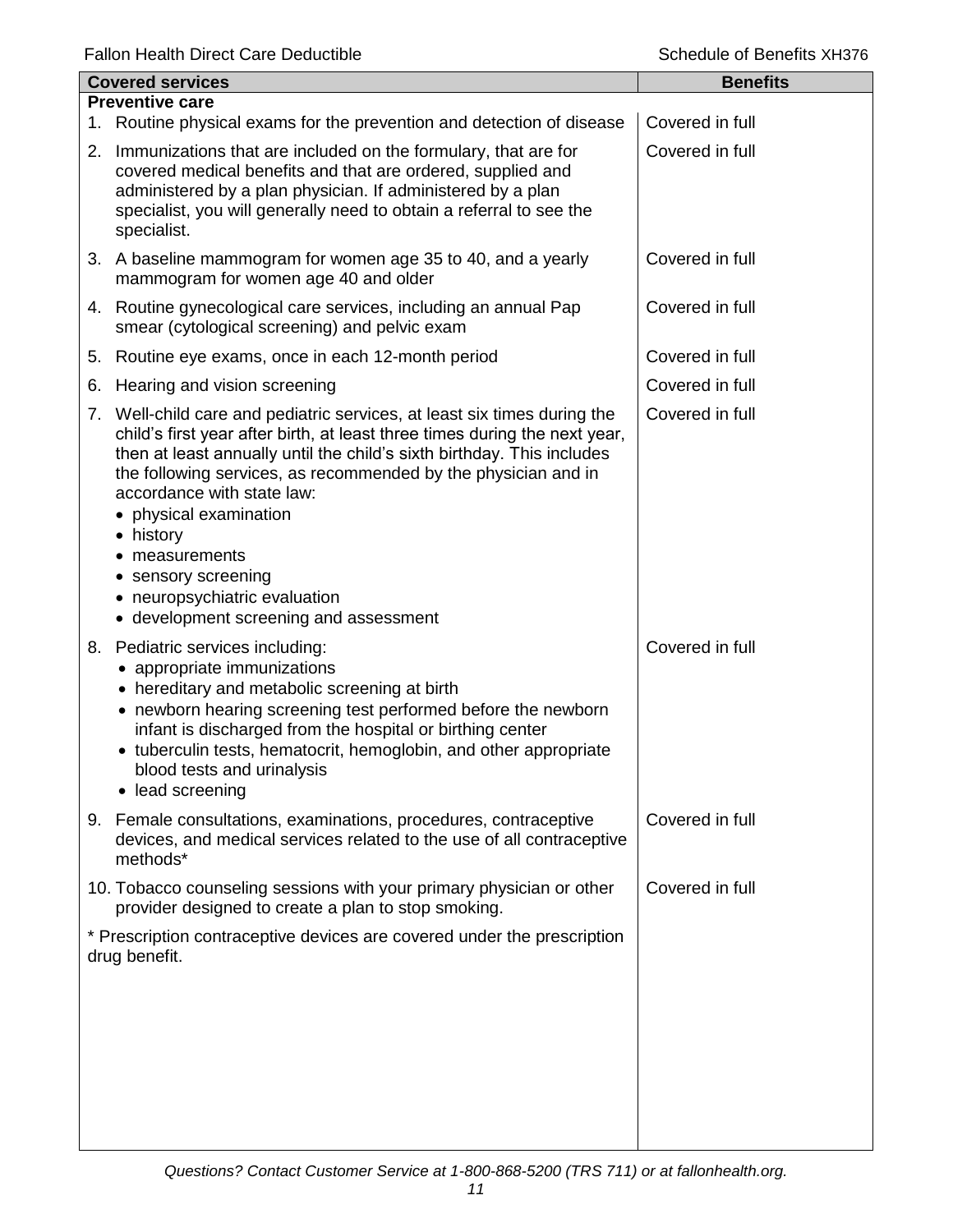|    | <b>Covered services</b>                                                                                                                                                                                                                                                                                                                                                                                                                            | <b>Benefits</b>                                                      |
|----|----------------------------------------------------------------------------------------------------------------------------------------------------------------------------------------------------------------------------------------------------------------------------------------------------------------------------------------------------------------------------------------------------------------------------------------------------|----------------------------------------------------------------------|
| 1. | <b>Reconstructive surgery</b><br>Referral and prior authorization required (unless provided by a Reliant<br>Medical Group specialist and you have a Reliant Medical Group PCP)<br>Inpatient hospital services including room and board in a<br>semiprivate room and the services and supplies that would<br>ordinarily be furnished to you while you are an inpatient, including<br>Massachusetts mandated services for cleft lip and cleft palate | \$1,000 copayment per<br>admission after you meet<br>your deductible |
|    | <b>Rehabilitation and habilitation services</b><br>Referral required                                                                                                                                                                                                                                                                                                                                                                               |                                                                      |
|    | 1. Physical and occupational therapy services are covered for up to<br>60 visits combined per benefit period when medically necessary<br>with a PCP referral. After 60 combined physical and occupational<br>therapy visits, prior authorization based on medical necessity is<br>required for additional visits.                                                                                                                                  | \$50 copayment per visit                                             |
|    | 2. Medically necessary services for the diagnosis and treatment of<br>speech, hearing and language disorders when services are<br>provided by a plan provider who is a speech-language pathologist<br>or audiologist; and at a plan facility or a plan provider's office with a<br>PCP referral. After 30 speech therapy visits, prior authorization<br>based on medical necessity is required for additional visits.                              | \$50 copayment per visit                                             |
|    | 3. Cardiac rehabilitation services to treat cardiovascular disease in<br>accordance with state law and Department of Public Health<br>regulations                                                                                                                                                                                                                                                                                                  | \$50 copayment per visit                                             |
|    | 4. Medically necessary early intervention services delivered by a<br>certified early intervention specialist, according to operational<br>standards developed by the Department of Public Health, for<br>children from birth to their third birthday.                                                                                                                                                                                              | Covered in full                                                      |
|    | 5. Pulmonary rehabilitation services for chronic obstructive pulmonary<br>disease (COPD) are covered for up to two one-hour sessions per<br>day, for up to 36 lifetime sessions.                                                                                                                                                                                                                                                                   | Covered in full after you<br>meet your deductible                    |
| 1. | <b>Skilled nursing facility services</b><br>Referral and prior authorization required<br>Inpatient hospital services, for up to 100 days per benefit period<br>provided criteria is met, including room and board in a semiprivate<br>room and the services and supplies that would ordinarily be<br>furnished to you while you are an inpatient                                                                                                   | \$1,000 copayment per<br>admission after you meet<br>your deductible |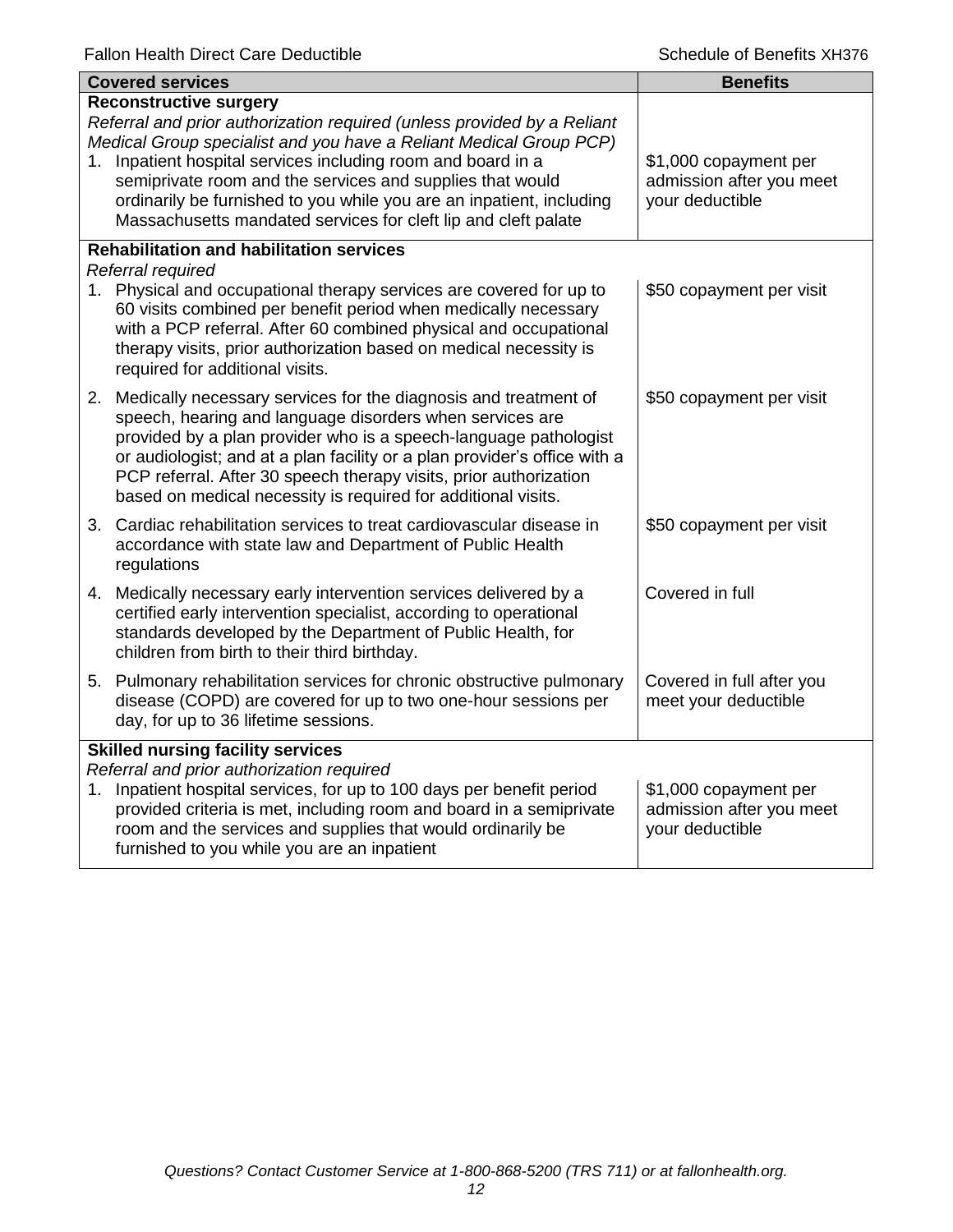# **Addendum Pediatric Dental Services**

# *This addendum is part of your Member* Handbook/Evidence of Coverage.

This addendum provides you with the cost-sharing that you are responsible for when you get covered pediatric dental care from a plan dentist for members under the age of 19. For a list of plan dentists, go to fallonhealth.org or call Customer Service at 1-800-868-5200 (TRS 711).

# **Preventive and Diagnostic Services**

|                                                                             | <b>Benefits</b> |
|-----------------------------------------------------------------------------|-----------------|
| <b>Preventive and Diagnostic Services</b>                                   |                 |
| Comprehensive Evaluation (once per lifetime per provider or location)<br>٠  |                 |
| Periodic Oral Exams (two per benefit period)<br>$\bullet$                   |                 |
| Limited oral evaluation (two per benefit period)<br>$\bullet$               |                 |
| Full mouth x-rays (once every 36 months per provider or location)<br>٠      |                 |
| Panoramic x-rays (once every 36 months per provider or location)            |                 |
| Bitewing x-rays (two per benefit period)<br>٠                               | Covered in full |
| Single tooth x-rays (one per visit)                                         |                 |
| Teeth cleaning, including minor scaling procedures (two per benefit period) |                 |
| Fluoride Treatments (one per day per provider or location)<br>٠             |                 |
| Space maintainers                                                           |                 |
| Sealants (Please note: Sealants are not covered on previously restored      |                 |
| teeth) (Once every 36 months per provider or location)                      |                 |

# **Basic Covered Services**

|                                                                           | <b>Benefits</b> |
|---------------------------------------------------------------------------|-----------------|
| <b>Basic Covered Services</b>                                             |                 |
| Amalgam restorations (once per benefit period per tooth)                  |                 |
| Composite resin restorations (once per benefit period per tooth)          |                 |
| Recement crowns/onlays                                                    |                 |
| Rebase or reline dentures (once every 24 months)                          |                 |
| Root canals on permanent teeth (once per lifetime per tooth)              |                 |
| Prefabricated stainless steel crowns (once per lifetime per tooth)        |                 |
| Periodontal scaling and root planning (once every 36 months)              | 25% coinsurance |
| Simple extractions (once per lifetime per tooth, erupted or exposed root) |                 |
| Surgical extractions (once per lifetime per tooth)                        |                 |
| Vital pulpotomy                                                           |                 |
| Apeicocectomy                                                             |                 |
| Palliative care                                                           |                 |
| Anesthesia                                                                |                 |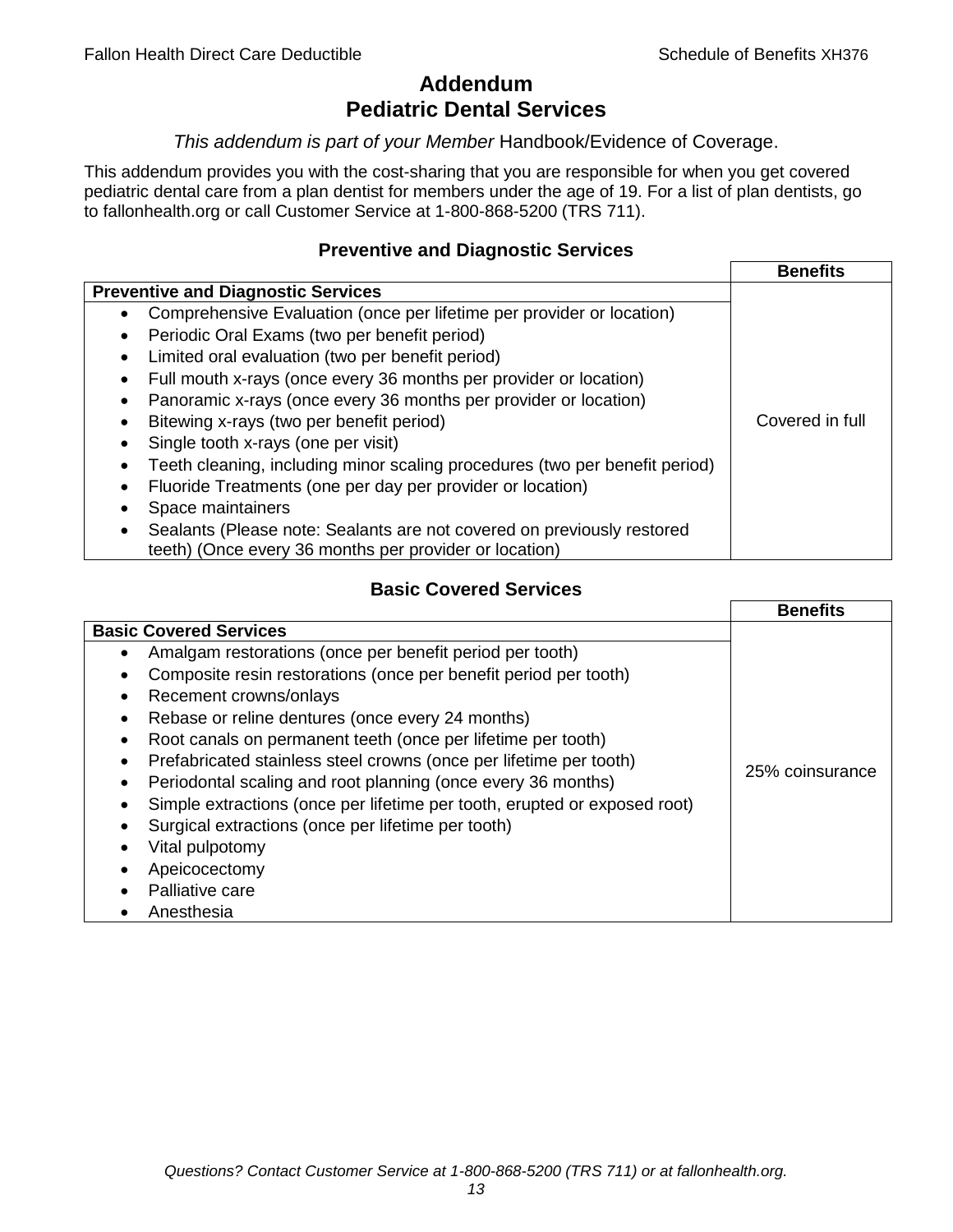# **Major Restorative Services**

|                                                                                                    | <b>Benefits</b> |
|----------------------------------------------------------------------------------------------------|-----------------|
| <b>Major Restorative Services</b>                                                                  |                 |
| • Crown, resin (once every 60 months per tooth)                                                    |                 |
| Porcelain/ceramic crowns (once every 60 months per tooth)<br>$\bullet$                             | 50% coinsurance |
| Porcelain fused to metal/mobile/high noble crowns (once every 60 months<br>$\bullet$<br>per tooth) |                 |
| • Partial and complete dentures (once every 84 months)                                             |                 |

# **Orthodontia**

|                                                                                                                                                                                                                                                                        | <b>Benefits</b> |
|------------------------------------------------------------------------------------------------------------------------------------------------------------------------------------------------------------------------------------------------------------------------|-----------------|
| <b>Orthodontia</b>                                                                                                                                                                                                                                                     |                 |
| Coverage is provided for services under the following conditions: only when<br>medically necessary; patient must have severe and handicapping malocclusion as<br>defined by HLD index score of 28 and/or one or more auto qualifiers. Prior<br>authorization required. | 50% coinsurance |

# **Related exclusions**

1. Any service that is not listed in this addendum is not covered.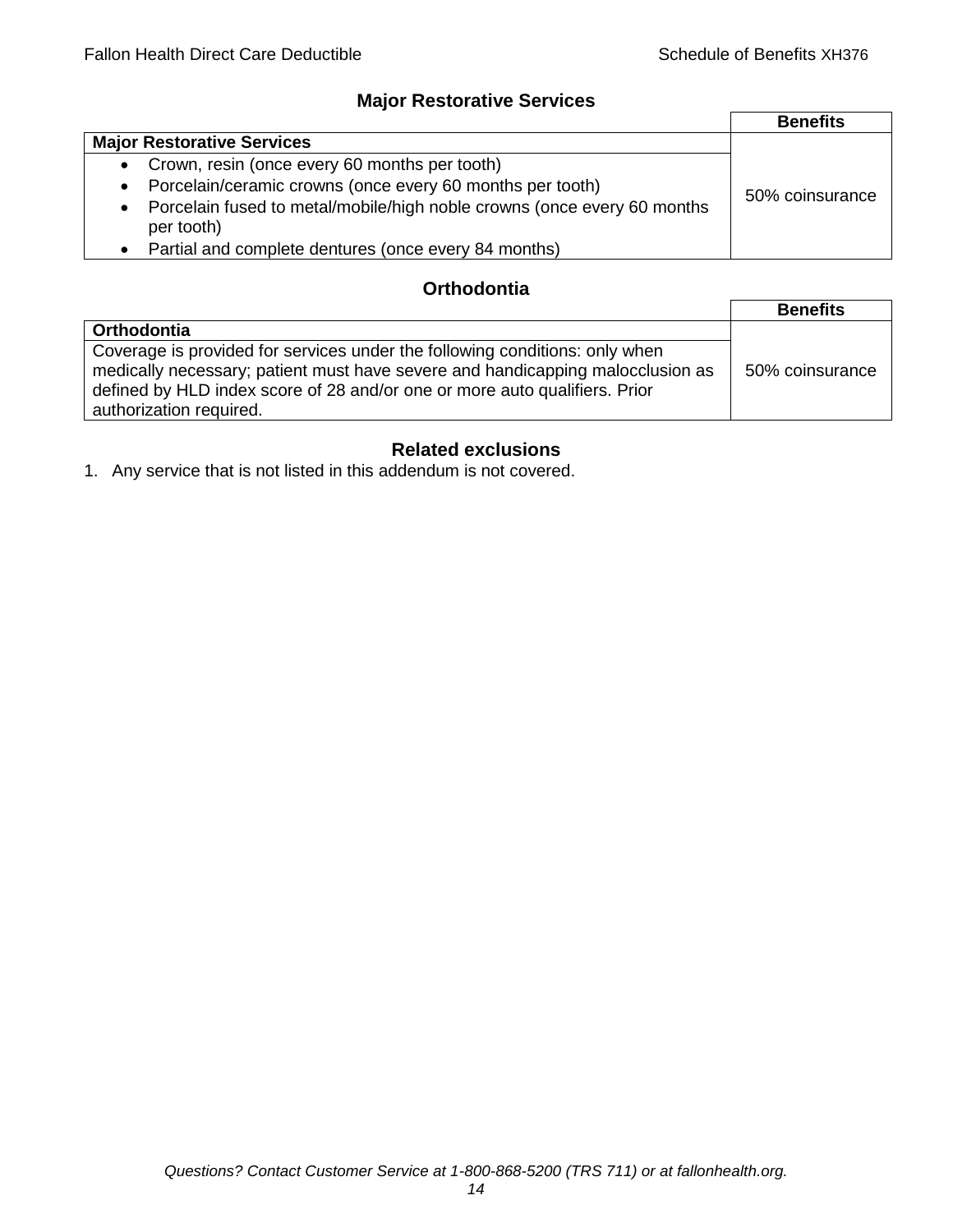# **Addendum Pediatric Vision Services**

# This addendum is part of your *Member Handbook/Evidence of Coverage*.

This addendum provides you with the cost-sharing that you are responsible for when you get covered pediatric vision care from a plan vision provider for members under the age of 19. For more information about your eye and vision care benefits, including a list of plan vision providers, go to fallonhealth.org or call Customer Service at 1-800-868-5200 (TRS 711).

| Service                                                 | Member cost                         |
|---------------------------------------------------------|-------------------------------------|
| Eye exam                                                |                                     |
| Exam with dilation as necessary, once per calendar year | \$0                                 |
| <b>Frames</b>                                           |                                     |
| One designated set, once per calendar year              | \$0                                 |
| Lenses:                                                 |                                     |
| <b>Standard lenses</b>                                  |                                     |
| Single vision                                           | \$0                                 |
| <b>Bifocal</b>                                          | \$0                                 |
| <b>Trifocal</b>                                         | \$0                                 |
| Lenticular                                              | \$0                                 |
| Progressive lenses                                      |                                     |
| Standard                                                | \$0                                 |
| Premium                                                 | \$0 for first \$120 of retail cost, |
|                                                         | 80% of any additional retail cost.  |
| Lens options                                            |                                     |
| Choice of plastic or glass lenses                       | \$0                                 |
| UV treatment                                            | \$0                                 |
| Tint – includes fashion and gradient tinting, and       | \$0                                 |
| oversized and glass-grey #3 prescription sunglass       |                                     |
| lenses                                                  |                                     |
| Standard plastic scratch coating                        | \$0                                 |
| Standard polycarbonate (kids)                           | \$0                                 |
| Plastic photosensitive lenses                           | \$0                                 |
| Other options:                                          |                                     |
| Intermediate vision lenses                              | \$0                                 |
| Standard anti-reflective                                | \$45                                |
| Photochromic plastic                                    | 80% of retail cost                  |
| <b>Blended segment lenses</b>                           | 80% of retail cost                  |
| <b>Polarized lenses</b>                                 | 80% of retail cost                  |
| Premium anti-reflective costing                         | 80% of retail cost                  |
| Ultra anti-reflective coating                           | 80% of retail cost                  |
| Hi-Index lenses                                         | 80% of retail cost                  |
| Other add-ons                                           | 80% of retail cost                  |
| Additional complete pairs of eyewear                    | 60% of retail                       |
|                                                         |                                     |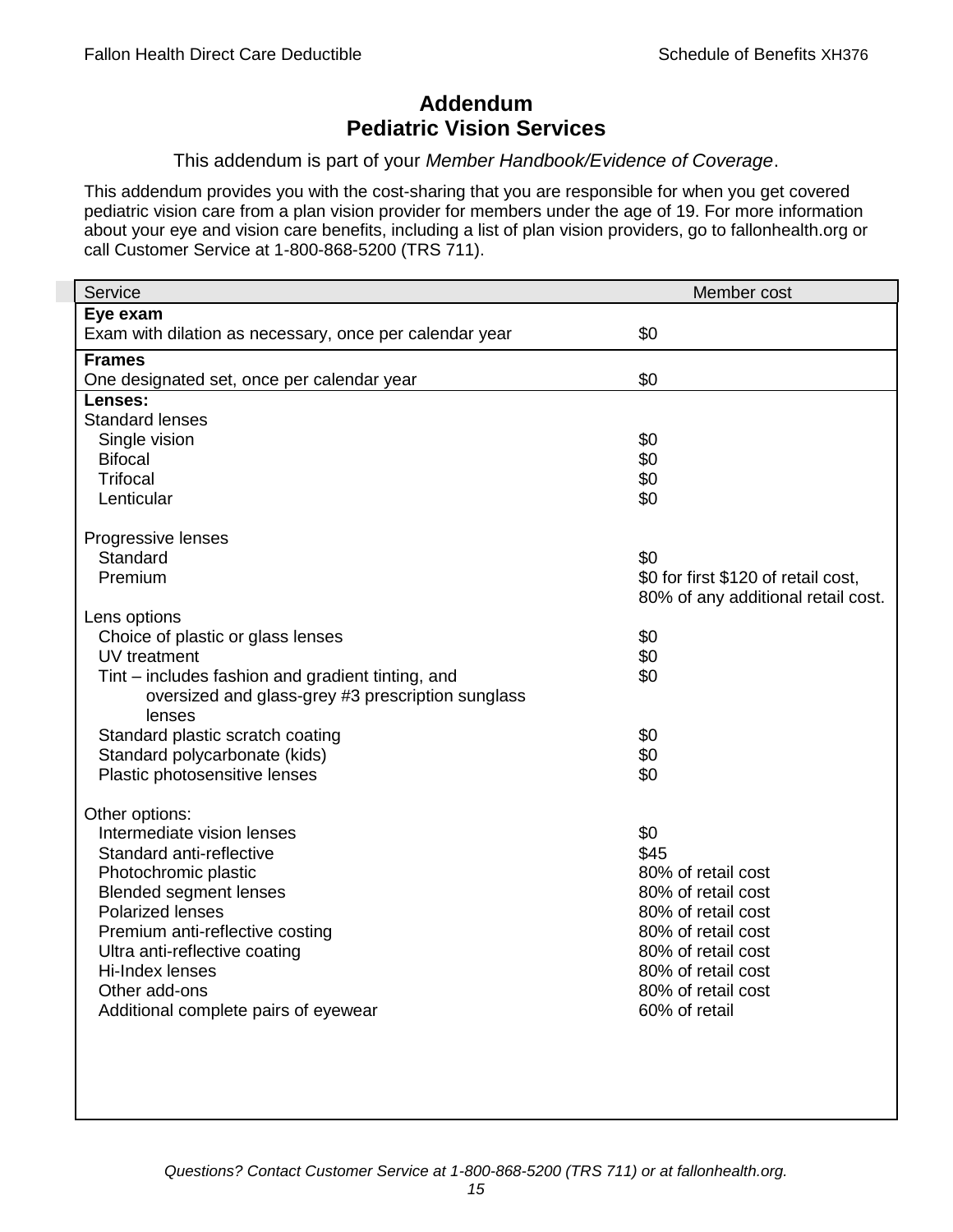| <b>Contact lenses</b><br>One pair of conventional contact lenses, in place of<br>eyeglass lenses                                                                                                                                                                                                                                  | \$0 for first \$150 of retail cost,<br>75% of any additional retail cost. |
|-----------------------------------------------------------------------------------------------------------------------------------------------------------------------------------------------------------------------------------------------------------------------------------------------------------------------------------|---------------------------------------------------------------------------|
| In place of a pair of conventional contact lenses, the<br>member may elect either of the following options:<br>Up to a 6 month supply of monthly or two-week<br>$\bullet$<br>single vision spherical or toric contact lenses<br>Up to a 3 month supply of daily disposable single<br>$\bullet$<br>vision spherical contact lenses |                                                                           |
| Standard contact lens fit and follow-up<br>Premium contact lens fit and follow-up<br>Additional conventional contact lenses                                                                                                                                                                                                       | Up to \$55<br>10% discount from retail price<br>85% of retail cost<br>\$0 |
| Medically necessary contact lenses, in place of other<br>eyewear                                                                                                                                                                                                                                                                  |                                                                           |
| Low vision services                                                                                                                                                                                                                                                                                                               | \$0                                                                       |
| •One comprehensive low vision evaluation, once<br>every five years, when medically necessary                                                                                                                                                                                                                                      | \$0                                                                       |
| • Follow-up care, four visits in any five year period,<br>when medically necessary<br>• Low vision aids, such as high-power spectacles,<br>magnifiers, and telescopes, once every 24<br>months, when medically necessary                                                                                                          | 25% of retail cost                                                        |
| Additional discounts on vision items are available; see<br>a plan provider or contact the plan for details.                                                                                                                                                                                                                       |                                                                           |

# **Related exclusions**

- 1. Orthoptic or vision training, subnormal vision aids and any associated supplemental testing; Aniseikonic lenses.
- 2. Medical and/or surgical treatment of the eye, eyes or supporting structures.
- 3. Any eye or vision examination, or any corrective eyewear required by a policyholder as a condition of employment; Safety eyewear.
- 4. Services provided as a result of any Workers' Compensation law, or similar legislation, or required by any governmental agency or program whether federal, state or subdivisions thereof.
- 5. Non-prescription lenses and/or contact lenses.
- 6. Non-prescription sunglasses.
- 7. Two pair of glasses in lieu of bifocals.
- 8. Services rendered after the date an insured person ceases to be covered under the policy, except when vision materials ordered before coverage ended are delivered, and the services rendered to the insured person are within 31 days from the date of such order.
- 9. Services or materials provided by any other group benefit plan providing vision care.
- 10. Lost or broken lenses, frames, glasses, or contact lenses will not be replaced except in the next benefit period when vision materials would become available.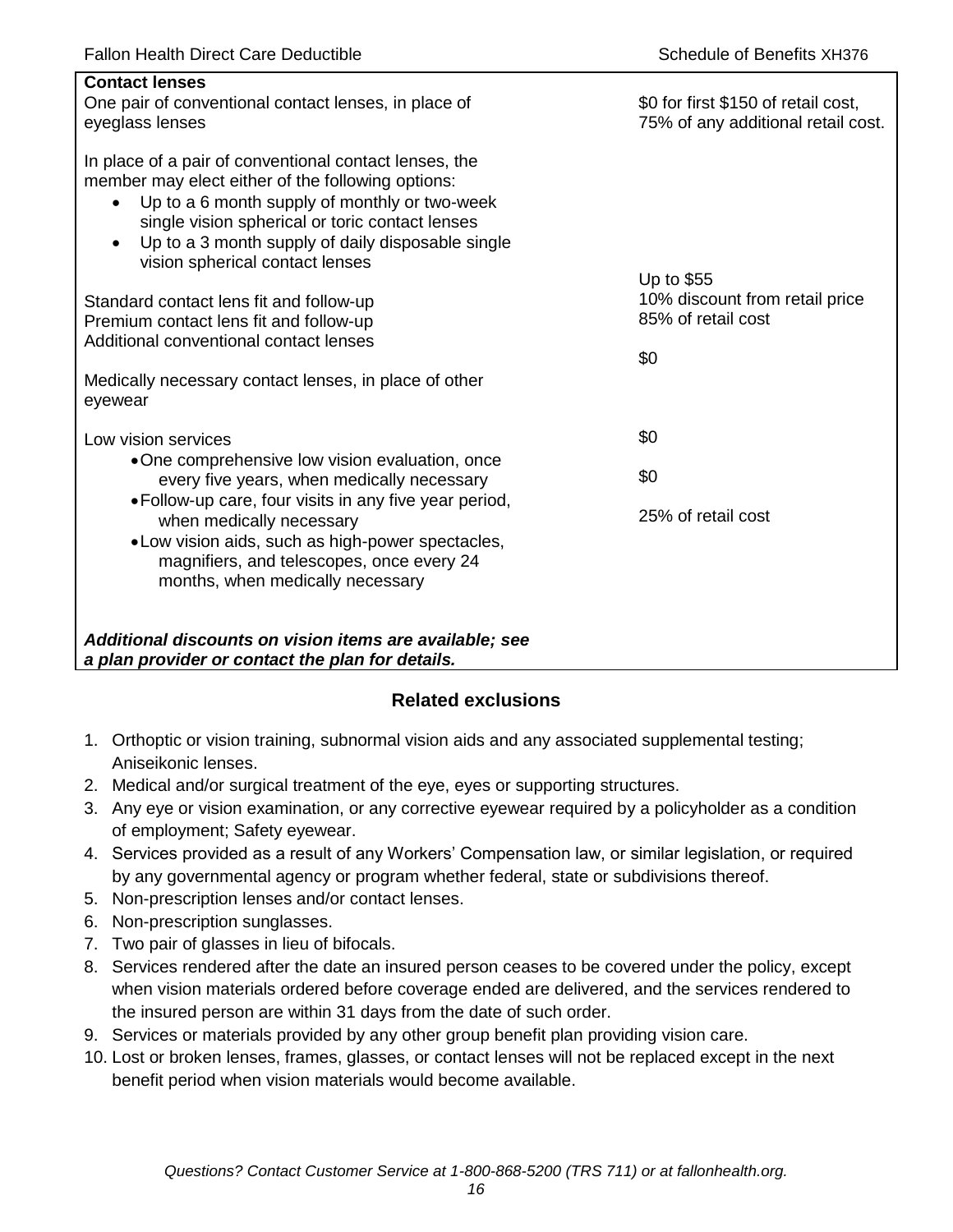# Notice of nondiscrimination

Fallon Health complies with applicable Federal civil rights laws and does not discriminate on the basis of race, color, national origin, age, disability or sex. Fallon does not exclude people or treat them differently because of race, color, national origin, age, disability or sex.

Fallon Health:

- Provides free aids and services to people with disabilities to communicate effectively with us, such as:
	- o Qualified sign language interpreters
	- $\circ$  Written information in other formats (large print, audio, accessible electronic formats, other formats)
- Provides free language services to people whose primary language is not English, such as:
	- o Qualified interpreters
	- o Information written in other languages

If you need these services, contact Customer Service at the phone number on the back of your member ID card, or by email at cs@fallonhealth.org.

If you believe that Fallon Health has failed to provide these services or discriminated in another way on the basis of race, color, national origin, age, disability or sex, you can file a grievance with:

Compliance Director Fallon Health 10 Chestnut St. Worcester, MA 01608

Phone: 1-508-368-9988 (TRS 711) Email: compliance@fallonhealth.org

You can file a grievance in person or by mail, fax or email. If you need help filing a grievance, the Compliance Director is available to help you.

You can also file a civil rights complaint with the U.S. Department of Health and Human Services, Office for Civil Rights, electronically through the Office for Civil Rights Complaint Portal, available at https://ocrportal.hhs.gov/ocr/portal/lobby.jsf, or by mail or phone at:

U.S. Department of Health and Human Services 200 Independence Avenue SW., Room 509F, HHH Building Washington, D.C., 20201

Phone: 1-800-368-1019 (TDD: 1-800-537-7697)

Complaint forms are available at http://www.hhs.gov/ocr/office/file/index.html.

16-735-009 Rev. 01 4/17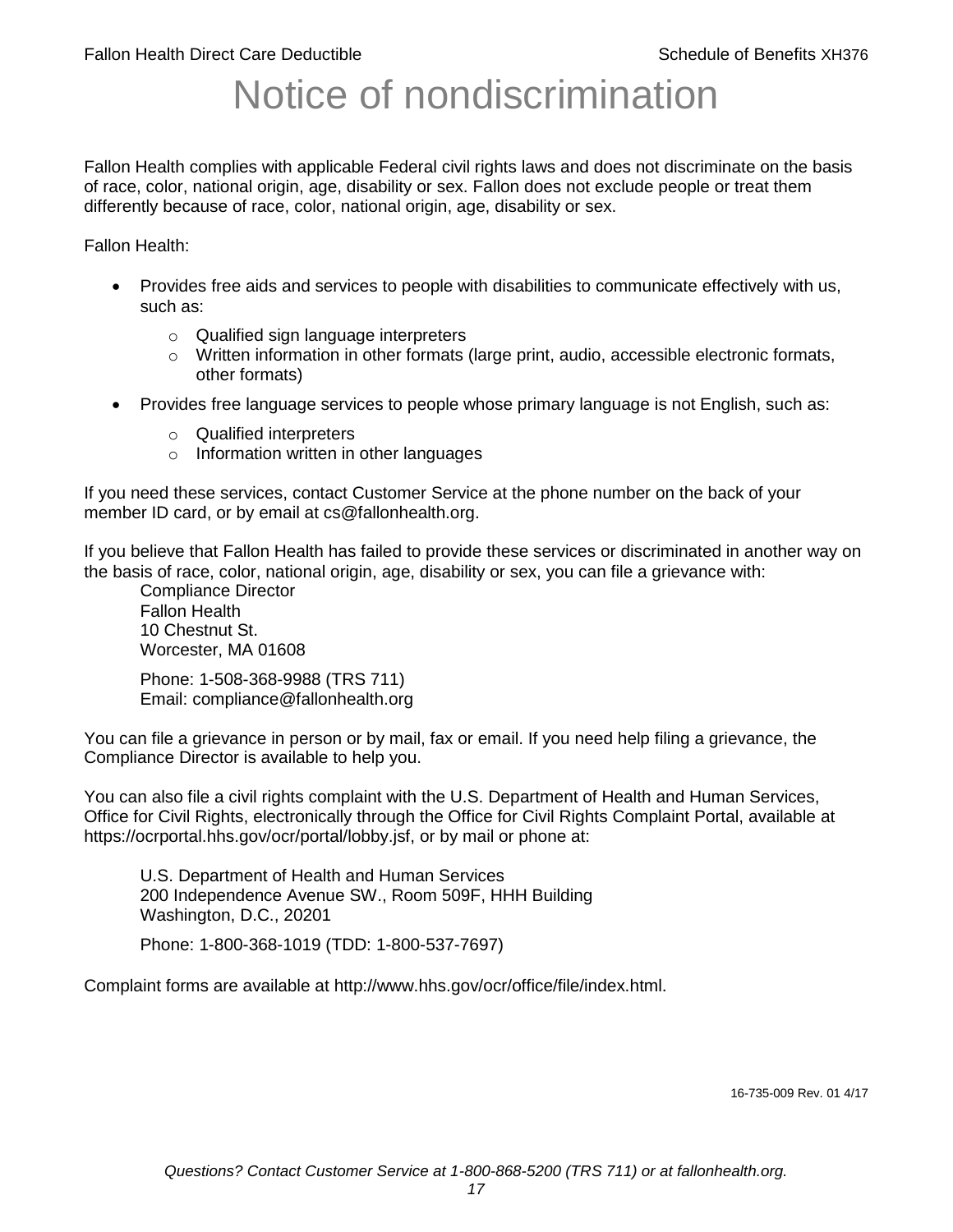# Important!

If you, or someone you're helping, has questions about Fallon Health, you have the right to get help and information in your language at no cost. To talk to an interpreter, call 1-800-868-5200.

#### **Spanish:**

Si usted, o alguien a quien usted está ayudando, tiene preguntas acerca de Fallon Health, tiene derecho a obtener ayuda e información en su idioma sin costo alguno. Para hablar con un intérprete, llame al 1-800-868-5200.

#### **Portuguese:**

Se você, ou alguém a quem você está ajudando, tem perguntas sobre o Fallon Health, você tem o direito de obter ajuda e informação em seu idioma e sem custos. Para falar com um intérprete, ligue para 1-800-868-5200.

#### **Chinese:**

如果您,或是您正在協助的對象,有關於[插入項目的名稱 Fallon Health 方面的問題, 您有權利免費以您的母語得到幫助和訊息。洽詢一位翻譯員, 請撥電話 [在此插入數字 1-800-868-5200.

#### **Haitian Creole:**

Si oumenm oswa yon moun w ap ede gen kesyon konsènan Fallon Health, se dwa w pou resevwa asistans ak enfòmasyon nan lang ou pale a, san ou pa gen pou peye pou sa. Pou pale avèk yon entèprèt, rele nan 1-800-868-5200.

#### **Vietnamese:**

Nếu quý vị, hay người mà quý vị đang giúp đỡ, có câu hỏi về Fallon Health, quý vị sẽ có quyền được giúp và có thêm thông tin bằng ngôn ngữ của mình miễn phí. Để nói chuyện với một thông dịch viên, xin gọi 1-800-868-5200.

#### **Russian:**

Если у вас или лица, которому вы помогаете, имеются вопросы по поводу Fallon Health, то вы имеете право на бесплатное получение помощи и информации на вашем языке. Для разговора с переводчиком позвоните по телефону 1-800-868-5200.

#### **Arabic:**

إن كان لديك أو لدى شخص تساعده أسئلة بخصوص Health Fallon، فلديك الحق في الحصول على المساعدة والمعلومات الضرورية بلغتك من دون اية تكلفة .للتحدث مع مترجم اتصل ب .1-800-868-5200

#### **Khmer/Cambodian:**

ប្រសិនបរើអ្នក ឬនរណាម្ននក់ដែលអ្នកកំពុងដែជយ ម្ននសំណួរអ្៎ពី Fallon Health រប, អ្នកម្ននសិេធិេ្រុលជំនួយនិងព័ែ៌ម្នន បៅកនុងភាសា ររស់អ្នក រោយម្ិនអ្ស់រ្ំ ក់ ។ ដររំម្ រនី ិយាយជាម្ួយអ្នក កែប្រ សូ ម្ 1-800-868-5200 ។